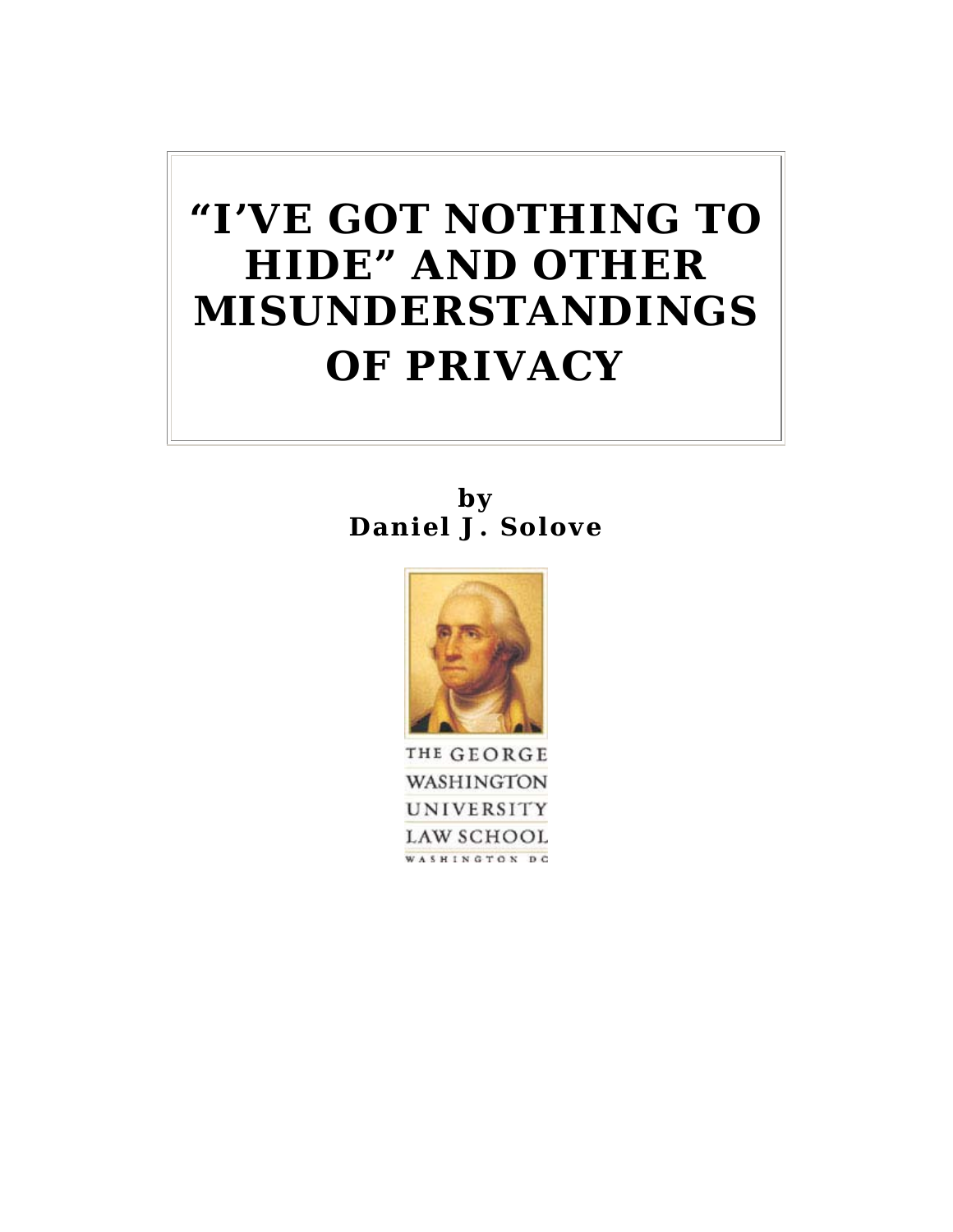## **"I'VE GOT NOTHING TO HIDE," AND OTHER MISUNDERSTANDINGS OF PRIVACY**

**by Daniel J. Solove[1](#page-1-0)**

<span id="page-1-0"></span> 1 Associate Professor, George Washington University Law School; J.D. Yale. Thanks to Chris Hoofnagle and Michael Sullivan for helpful comments and to my research assistant Sheerin Shahinpoor.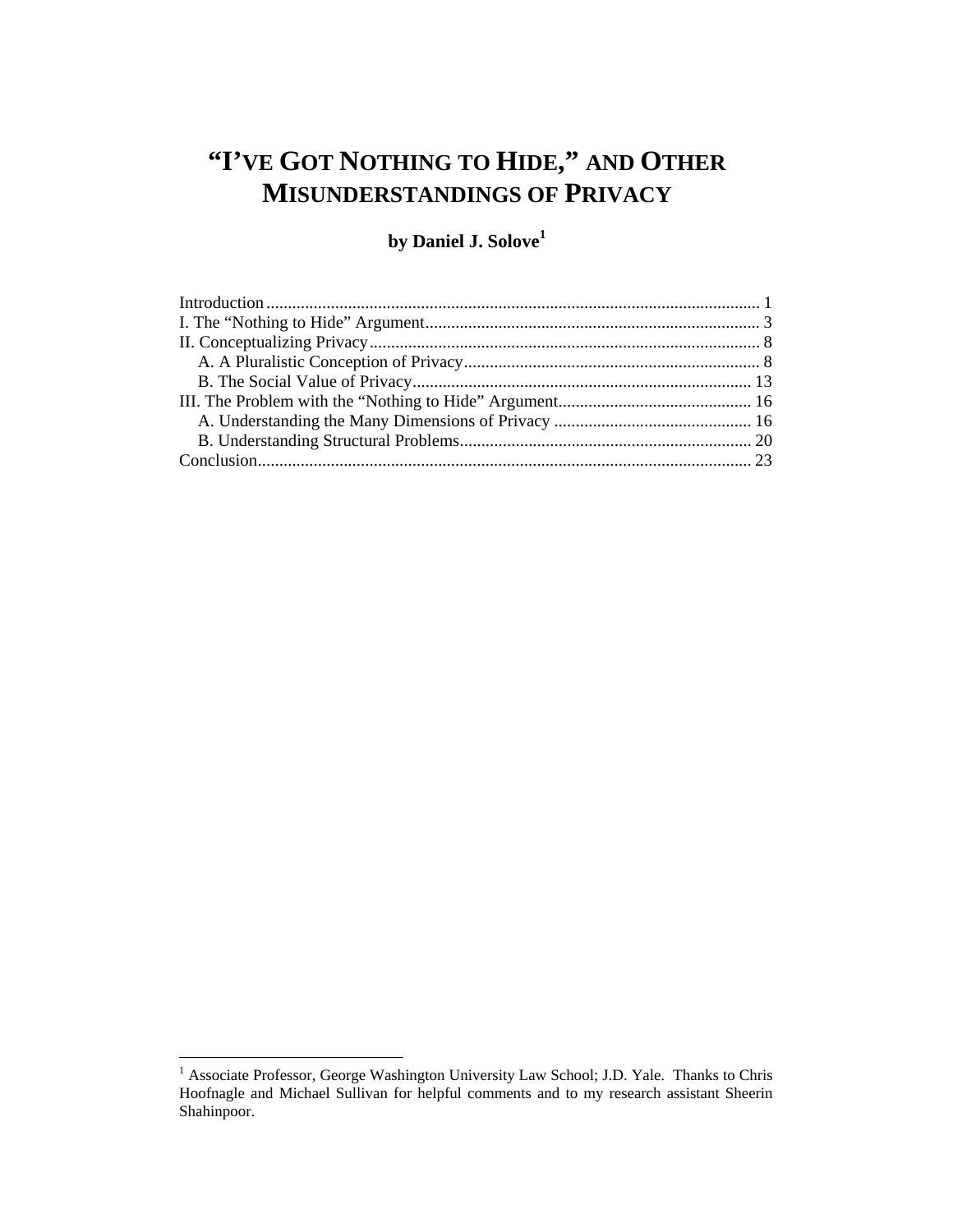### **INTRODUCTION**

<span id="page-2-0"></span>Since the September 11 attacks, the government has been engaging in extensive surveillance and data mining. Regarding surveillance, in December 2005, the *New York Times* revealed that after September 11, the Bush Administration secretly authorized the National Security Administration (NSA) to engage in warrantless wiretapping of American citizens' telephone calls.<sup>2</sup> As for data mining, which involves analyzing personal data for patterns of suspicious behavior, the government has begun numerous programs. In 2002, the media revealed that the Department of Defense was constructing a data mining project, called "Total Information Awareness" (TIA), under the leadership of Admiral John Poindexter. The vision for TIA was to gather a variety of information about people, including financial, educational, health, and other data. The information would then be analyzed for suspicious behavior patterns. According to Poindexter: "The only way to detect . . . terrorists is to look for patterns of activity that are based on observations from past terrorist attacks as well as estimates about how terrorists will adapt to our measures to avoid detection."<sup>[3](#page-2-2)</sup> When the program came to light, a public outcry erupted, and the U.S. Senate subsequently voted to deny the program funding, ultimately leading to its demise. Nevertheless, many components of TIA continue on in various government agencies, though in a less systematic and more clandestine fashion.<sup>[4](#page-2-3)</sup>

In May 2006, *USA Today* broke the story that the NSA had obtained customer records from several major phone companies and was analyzing them to identify potential terrorists.<sup>[5](#page-2-4)</sup> The telephone call database is reported to be the "largest database ever assembled in the world."[6](#page-2-5) In June 2006, the *New York Times* reported that the U.S. government had been accessing bank records from the Society for Worldwide Interbank Financial Transactions (SWIFT), which handles financial transactions for thousands of banks around the world.<sup>[7](#page-2-6)</sup> Many people responded with outrage at these announcements, but many others did not perceive much of a problem. The reason for their lack of concern, they explained, was because: "I've got nothing to hide."

The argument that no privacy problem exists if a person has nothing to hide is frequently made in connection with many privacy issues. When the government engages in surveillance, many people believe that there is no threat to privacy unless the government uncovers unlawful activity, in which case a person has no legitimate justification to claim that it remain private.

<span id="page-2-1"></span><sup>2</sup> James Risen & Eric Lichtblau, *Bush Secretly Lifted Some Limits on Spying in U.S. After 9/11, Officials Say*, New York Times, Dec. 15, 2005.

<span id="page-2-3"></span><span id="page-2-2"></span><sup>&</sup>lt;sup>3</sup> John M. Poindexter, *Finding the Face of Terror in Data*, N.Y. Times, Sept. 10, 2003, at A25. <sup>4</sup> Shane Harris, *TIA Lives On*, National Journal, Feb. 23, 2006.

<span id="page-2-4"></span>Leslie Cauley, *NSA Has Massive Database of Americans' Phone Calls*, USA Today, May 11, 2006, at A1; Susan Page, *Lawmakers: NSA Database Incomplete*, USA Today, June 30, 2006, at A1.

<span id="page-2-5"></span><sup>&</sup>lt;sup>6</sup> Cauley, *NSA*, *supra.*<br><sup>7</sup> Frie Lightblau, & Jan

<span id="page-2-6"></span>Eric Lichtblau & James Risen, *Bank Data Is Sifted by U.S. in Secret to Block Terror*, N.Y. Times, June 23, 2006.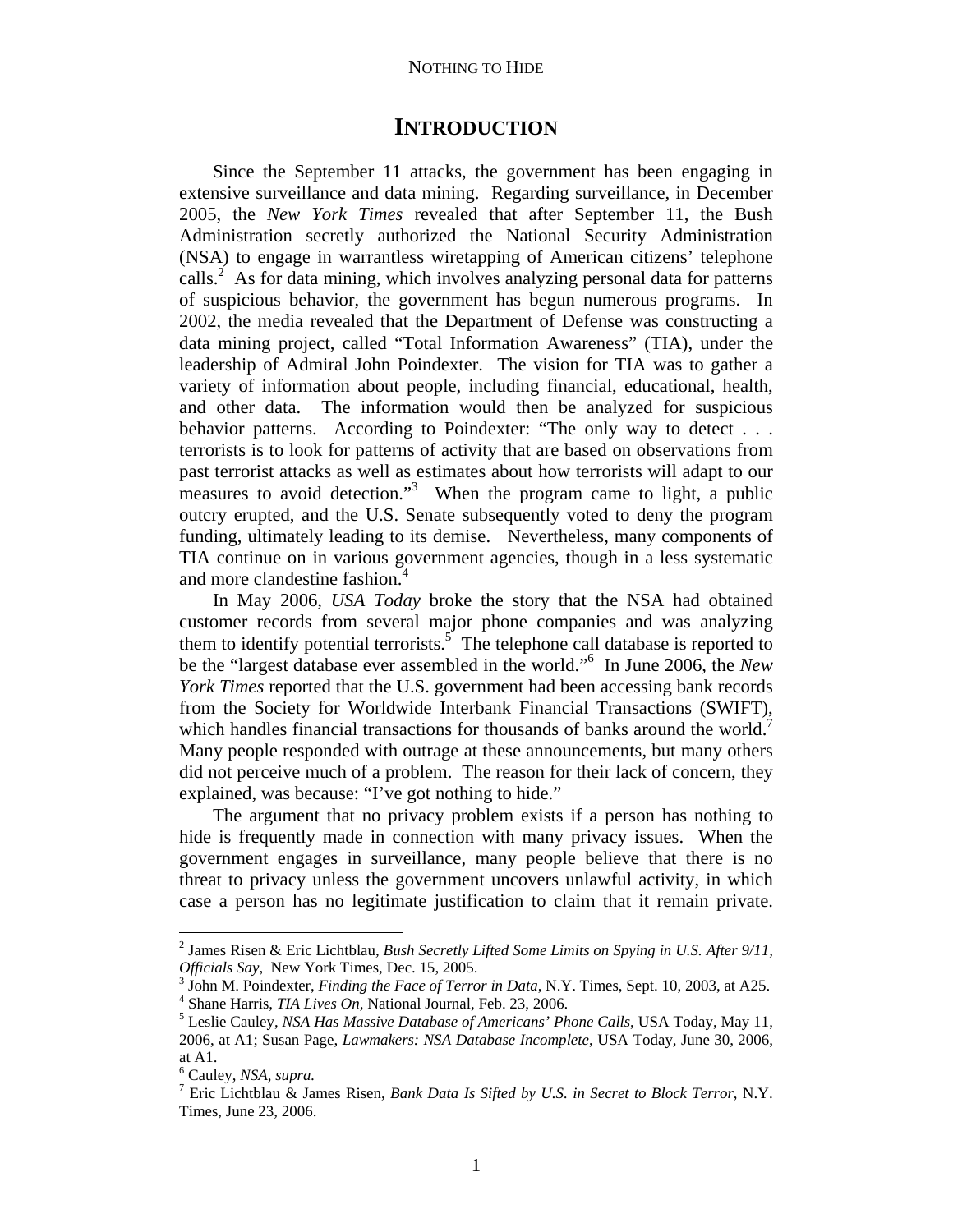Thus, if an individual engages only in legal activity, she has nothing to worry about. When it comes to the government collecting and analyzing personal information, many people contend that a privacy harm exists only if skeletons in the closet are revealed. For example, suppose the government examines one's telephone records and finds out that a person made calls to her parents, a friend in Canada, a video store, and a pizza delivery shop. "So what?" that person might say. "I'm not embarrassed or humiliated by this information. If anybody asks me, I'll gladly tell them what stores I shop at. I have nothing to hide."

The "nothing to hide" argument and its variants are quite prevalent in popular discourse about privacy. Data security expert Bruce Schneier calls it the "most common retort against privacy advocates"<sup>[8](#page-3-0)</sup> Legal scholar Geoffrey Stone refers to it as "all-too-common refrain."<sup>[9](#page-3-1)</sup> The "nothing to hide" argument is one of the primary arguments made when balancing privacy against security. In its most compelling form, it is an argument that the privacy interest is generally minimal to trivial, thus making the balance against security concerns a foreordained victory for security. Sometimes the "nothing to hide" argument is posed as a question: "If you have nothing to hide, then what do you have to fear?" Others ask: "If you aren't doing anything wrong, then what do you have to hide?"

In this essay, I will explore the "nothing to hide" argument and its variants in more depth. Grappling with the "nothing to hide" argument is important, as the argument reflects the sentiments of a wide percentage of the population. In popular discourse, the "nothing to hide" argument's superficial incantations can readily be refuted. But when the argument is made in its strongest form, it is far more formidable.

In order to respond to the "nothing to hide" argument, it is imperative that we have a theory about what privacy is and why it is valuable. At its core, the "nothing to hide" argument emerges from a conception of privacy and its value. What exactly is "privacy"? How valuable is privacy and how do we assess its value? How do we weigh privacy against countervailing values? These questions have long plagued those seeking to develop a theory of privacy and justifications for its legal protection.

This essay begins in Part I by discussing the "nothing to hide" argument. First, I introduce the argument as it often exists in popular discourse and examine frequent ways of responding to the argument. Second, I present the argument in what I believe to be its strongest form. In Part II, I briefly discuss my work thus far on conceptualizing privacy. I explain why existing theories of privacy have been unsatisfactory, have led to confusion, and have impeded the development of effective legal and policy responses to privacy problems. In Part III, I argue that the "nothing to hide" argument—even in its strongest form—stems from certain faulty assumptions about privacy and its value. The problem, in short, is not with finding an answer to the question: "If you've got

<span id="page-3-0"></span><sup>8</sup> Bruce Schneier, *The Eternal Value of Privacy*, Wired, May 18, 2006, at http://www.wired.com/news/columns/1,70886-0.html. 9

<span id="page-3-1"></span>Geoffrey Stone, *Freedom and Public Responsibility*, Chi. Tribune, May 21, 2006, at 11.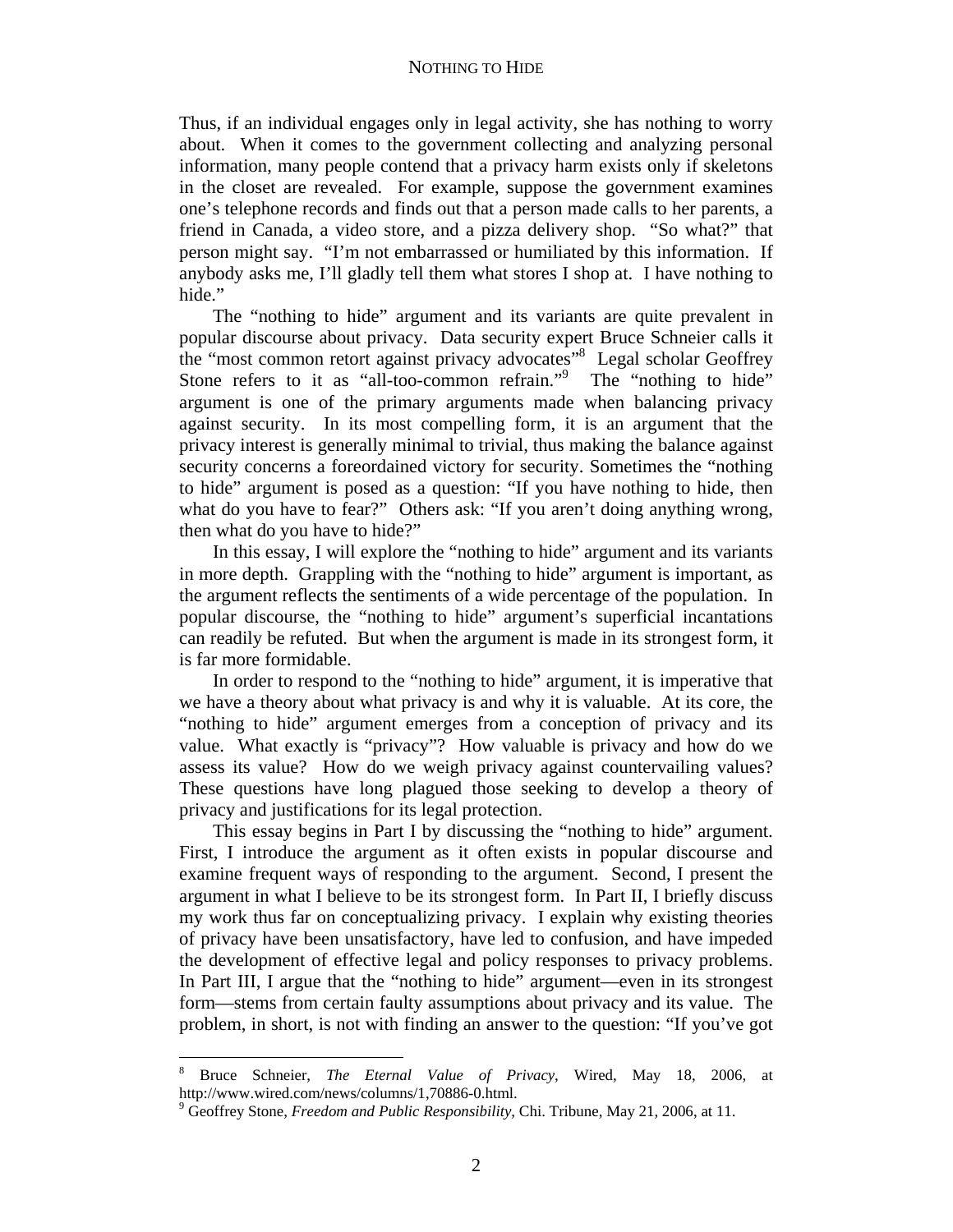<span id="page-4-0"></span>nothing to hide, then what do you have to fear?" The problem is in the very question itself.

## **I. THE "NOTHING TO HIDE" ARGUMENT**

When discussing whether government surveillance and data mining pose a threat to privacy, many people respond that they have "nothing to hide." This argument permeates the popular discourse about privacy and security issues. In Britain, for example, the government has installed millions of public surveillance cameras in cities and towns, which are watched by officials via closed circuit television. In a campaign slogan for the program, the government declares: "If you've got nothing to hide, you've got nothing to fear."[10](#page-4-1) In the United States, one anonymous individual from the Department of Justice comments: "If [government officials] need to read my e-mails . . . so be it. I have nothing to hide. Do you?"<sup>11</sup> One blogger, in reference to profiling people for national security purposes, declares: "Go ahead and profile me, I have nothing to hide."<sup>12</sup> Another blogger proclaims: "So I don't mind people wanting to find out things about me, I've got nothing to hide! Which is why I support President Bush's efforts to find terrorists by monitoring our phone calls!"[13](#page-4-4) Variations of nothing to hide arguments frequently appear in blogs, letters to the editor, television news interviews, and other forums. Some examples include:

• I don't have anything to hide from the government. I don't think I had that much hidden from the government in the first place. I don't think they care if I talk about my ornery neighbor.<sup>14</sup>

• Do I care if the FBI monitors my phone calls? I have nothing to hide. Neither does 99.99 percent of the population. If the wiretapping stops one of these Sept. 11 incidents, thousands of lives are saved.<sup>[15](#page-4-6)</sup>

• Like I said, I have nothing to hide. The majority of the American people

<span id="page-4-1"></span><sup>&</sup>lt;sup>10</sup> JEFFREY ROSEN, THE NAKED CROWD: RECLAIMING SECURITY AND FREEDOM IN AN ANXIOUS AGE 36 (2004). 11 Comment by anonymous to Kevin Poulsen, *Ashcroft Proposes Vast New Surveillance*

<span id="page-4-2"></span>*Powers*, SecurityFocus (Feb. 7, 2003),

http://www.securityfocus.com/comments/articles/2296/18105/threaded.

Throughout this article, I have fixed spelling errors and typos in blog posts and comments. For readability, I have not indicated such errors with [sic]. I have not altered anything beyond these minor typographical corrections.<br><sup>12</sup> Yoven, *Go Ahead and Profile Me, I've Got Nothing to Hide*, Danielpipes.org (June 14,

<span id="page-4-3"></span><sup>2006),</sup> http://www.danielpipes.org/comments/47675. 13 Carrie Oakey, *Look All You Want! I've Got Nothing To Hide!*, (May 14, 2006),

<span id="page-4-4"></span>http://greatcarrieoakey.blogspot.com/2006/05/look-all-you-want-ive-got-nothing-to.html.<br><sup>14</sup> Comment of annegb to Solove, *Nothing to Hide Argument, supra* note XX.<br><sup>15</sup> Joe Schneider, *NSA Wiretaps Necessary*, Letter to t

<span id="page-4-5"></span>

<span id="page-4-6"></span><sup>24, 2006.</sup>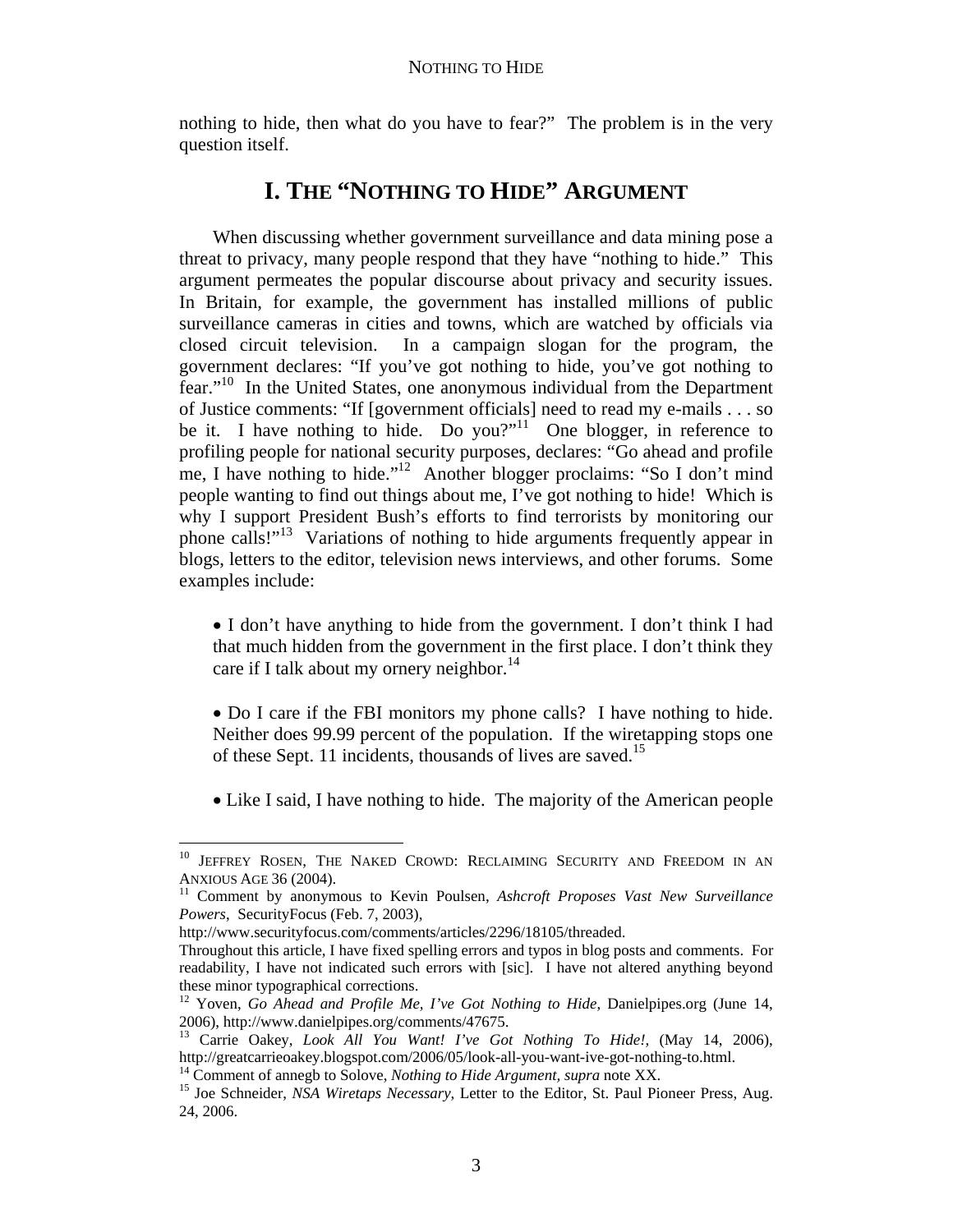have nothing to hide. And those that have something to hide should be found out, and get what they have coming to them.<sup>[16](#page-5-0)</sup>

The argument is not only of recent vintage. For example, one of the characters in Henry James's 1888 novel, *The Reverberator,* muses: "[I]f these people had done bad things they ought to be ashamed of themselves and he couldn't pity them, and if they hadn't done them, there was no need of making such a rumpus about other people knowing."<sup>17</sup>

I encountered the "nothing to hide" argument so frequently in news interviews, discussions, and the like, that I decided to blog about the issue. I asked the readers of my blog, *Concurring Opinions*, whether there are good responses to the "nothing to hide" argument.<sup>18</sup> I received a torrent of comments to my post:

• My response is "So do you have curtains?" or "Can I see your credit card bills for the last year?"<sup>[19](#page-5-3)</sup>

• So my response to the "If you have nothing to hide..." argument is simply, "I don't need to justify my position. You need to justify yours. Come back with a warrant."<sup>[20](#page-5-4)</sup>

• I don't have anything to hide. But I don't have anything I feel like showing you, either. $^{21}$  $^{21}$  $^{21}$ 

- If you have nothing to hide, then you don't have a life.<sup>[22](#page-5-6)</sup>
- Show me yours and I'll show you mine.<sup>[23](#page-5-7)</sup>
- It's not about having anything to hide, it's about things not being anyone else's business.<sup>[24](#page-5-8)</sup>

• Bottom line, Joe Stalin would have loved it. Why should anyone have to say more? $2^{25}$  $2^{25}$  $2^{25}$ 

<span id="page-5-0"></span> $16$  Bob Filinard, interviewed by Alix Spiegel, NPR Day to Day, May 19, 2006, transcript available on Westlaw, 2006 WLNR 22949347.

<span id="page-5-1"></span><sup>&</sup>lt;sup>17</sup> HENRY JAMES, THE REVERBERATOR, in NOVELS 1886-1880, at 555, 687 (1989). <sup>18</sup> Daniel J. Solove, *Is There a Good Response to the Nothing to Hide Argument?*, Concurring

<span id="page-5-2"></span>Opinions (May 23, 2006), http://www.concurringopinions.com/archives/2006/05/

<span id="page-5-3"></span>

is\_there\_a\_good.html.<br><sup>19</sup> Comment of Adam to Solove, *Nothing to Hide Argument*, *supra* note 17.

<span id="page-5-4"></span>

<span id="page-5-6"></span><span id="page-5-5"></span>

<sup>&</sup>lt;sup>20</sup> Comment of Dissent to Solove, *Nothing to Hide Argument, supra* note 17.<br><sup>21</sup> Comment of Ian to Solove, *Nothing to Hide Argument, supra* note 17.<br><sup>22</sup> Comment of Matthew Graybosch to Solove, *Nothing to Hide Argumen* 

<span id="page-5-7"></span>

<span id="page-5-8"></span>

<span id="page-5-9"></span>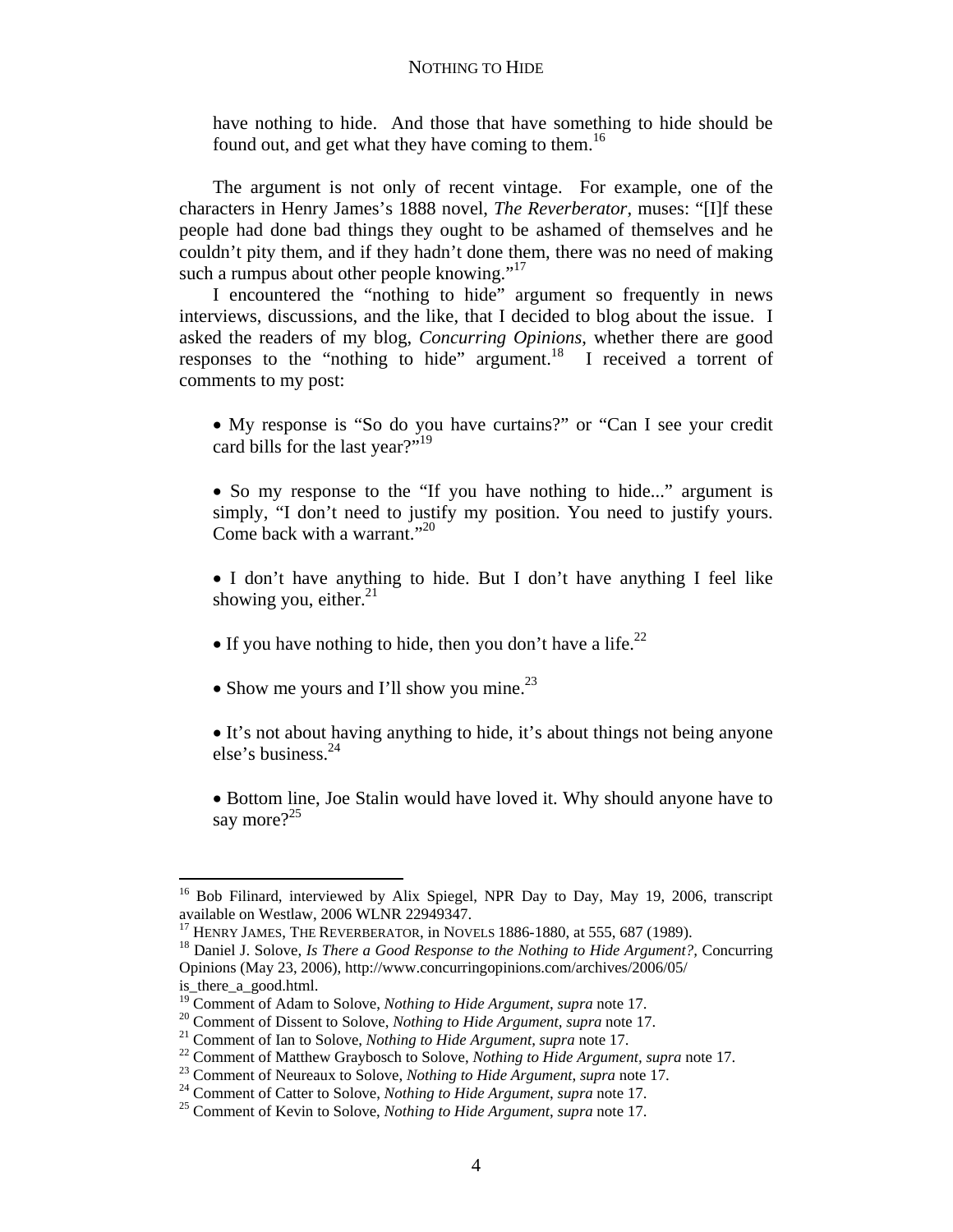Most replies to the "nothing to hide" argument quickly respond with a witty retort. Indeed, on the surface, it seems easy to dismiss the "nothing to hide" argument. Everybody probably has something to hide from somebody. As the author Alexander Solzenitsyn declared: "Everyone is guilty of something or has something to conceal. All one has to do is look hard enough to find what it is.["26](#page-6-0) Likewise, in Friedrich Durrenmatt's novella *Traps*, which involves a seemingly innocent man put on trial by a group of retired lawyers for a mock trial game, the man inquires what his crime shall be. "An altogether minor matter," the prosecutor says, "[a] crime can always be found."<sup>27</sup> One can usually think of something compelling that even the most open person would want to hide. As one comment to my blog post noted: "If you have nothing to hide, then that quite literally means you are willing to let me photograph you naked? And I get full rights to that photograph - so I can show it to your neighbors?"<sup>28</sup> Canadian privacy expert David Flaherty expresses a similar idea when he argues:

There is no sentient being in the Western world who has little or no regard for his or her personal privacy; those who would attempt such claims cannot withstand even a few minutes' questioning about intimate aspects of their lives without capitulating to the intrusiveness of certain subject matters.<sup>[29](#page-6-3)</sup>

Such responses only attack the "nothing to hide" argument in its most extreme form, which is not particularly strong. As merely a one-line utterance about a particular person's preference, the "nothing to hide" argument is not very compelling. But stated in a more sophisticated manner, the argument is more challenging. First, it must be broadened beyond the particular person making it. When phrased as an individual preference, the "nothing to hide" argument is hard to refute because it is difficult to quarrel with one particular person's preferences. As one commenter aptly notes:

By saying "I have nothing to hide," you are saying that it's OK for the government to infringe on the rights of potentially millions of your fellow Americans, possibly ruining their lives in the process. To me, the "I have nothing to hide" argument basically equates to "I don't care what happens, so long as it doesn't happen to me"<sup>[30](#page-6-4)</sup>

In its more compelling variants, the "nothing to hide" argument can be made in a more general manner. Instead of contending that "I've got nothing to hide," the argument can be recast as positing that all law-abiding citizens

<span id="page-6-0"></span><sup>&</sup>lt;sup>26</sup> ALEXANDER SOLZENITSYN, CANCER WARD 192 (1962).

<span id="page-6-1"></span><sup>&</sup>lt;sup>27</sup> FRIEDRICH DUERRENMATT, TRAPS 23 (Richard & Clara Winston trans. 1960). <sup>28</sup> Comment of Andrew to Solove, *Nothing to Hide Argument*, *supra* note 17.

<span id="page-6-2"></span>

<span id="page-6-3"></span><sup>&</sup>lt;sup>29</sup> David H. Flaherty, *Visions of Privacy: Past, Present, and Future, in VISIONS OF PRIVACY:* POLICY CHOICES FOR THE DIGITAL AGE 19, 31 (Colin J. Bennett & Rebecca Grant eds. 1999). 30 Comment of BJ Horn to Solove, *Nothing to Hide Argument*, *supra* note 17.

<span id="page-6-4"></span>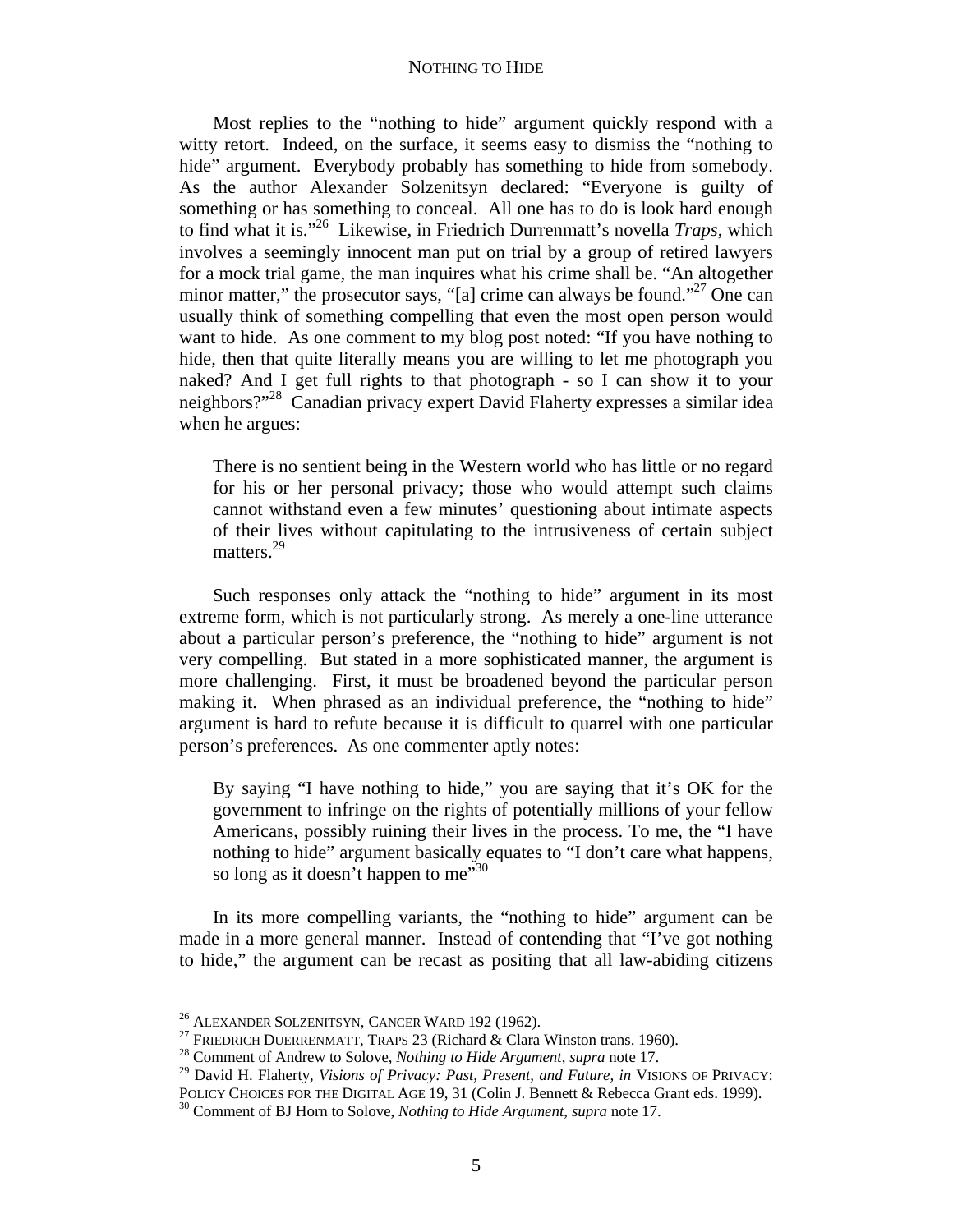should have nothing to hide. Only if people desire to conceal unlawful activity should they be concerned, but according to the "nothing to hide" argument, people engaged in illegal conduct have no legitimate claim to maintaining the privacy of such activities.

In a related argument, Judge Richard Posner contends: "[W]hen people today decry lack of privacy, what they want, I think, is mainly something quite different from seclusion; they want more power to conceal information about themselves that others might use to their disadvantage."<sup>31</sup> Privacy involves a person's "right to conceal discreditable facts about himself."<sup>32</sup> In other words, privacy is likely to be invoked when there is something to hide and that something consists of negative information about a person. Posner asserts that the law should not protect people in concealing discreditable information. "The economist," he argues, "sees a parallel to the efforts of sellers to conceal defects in their products."<sup>33</sup>

Of course, one might object, there is non-discreditable information about people that they nevertheless want to conceal because they find it embarrassing or just do not want others to know about. In a less extreme form, the "nothing to hide" argument does not refer to all personal information but only to that subset of personal information that is likely to be involved in government surveillance. When people respond to NSA surveillance and data mining that they have nothing to hide, the more sophisticated way of understanding their argument should be as applying to the particular pieces of information that are gathered in the NSA programs. Information about what phone numbers people dial and even what they say in many conversations is often not likely to be embarrassing or discreditable to a law-abiding citizen. Retorts to the "nothing to hide" argument about exposing people's naked bodies to the world or revealing their deepest secrets to their friends are only relevant if there is a likelihood that such programs will actually result in these kinds of disclosures. This type of information is not likely to be captured in the government surveillance. Even if it were, many people might rationally assume that the information will be exposed only to a few law enforcement officials, and perhaps not even seen by human eyes. Computer might store the data and analyze it for patterns, but no person might have any contact with the data. As Posner argues:

The collection, mainly through electronic means, of vast amounts of personal data is said to invade privacy. But machine collection and processing of data cannot, as such, invade privacy. Because of their volume, the data are first sifted by computers, which search for names, addresses, phone numbers, etc., that may have intelligence value. This initial shifting, far from invading privacy (a computer is not a sentient being), keeps most private data from being read by any intelligence

<span id="page-7-1"></span><span id="page-7-0"></span>

<sup>&</sup>lt;sup>31</sup> RICHARD A. POSNER, THE ECONOMICS OF JUSTICE 271 (1983).<br><sup>32</sup> RICHARD A. POSNER, ECONOMICS ANALYSIS OF LAW 46 (1998).<br><sup>33</sup> *Id.* 

<span id="page-7-2"></span>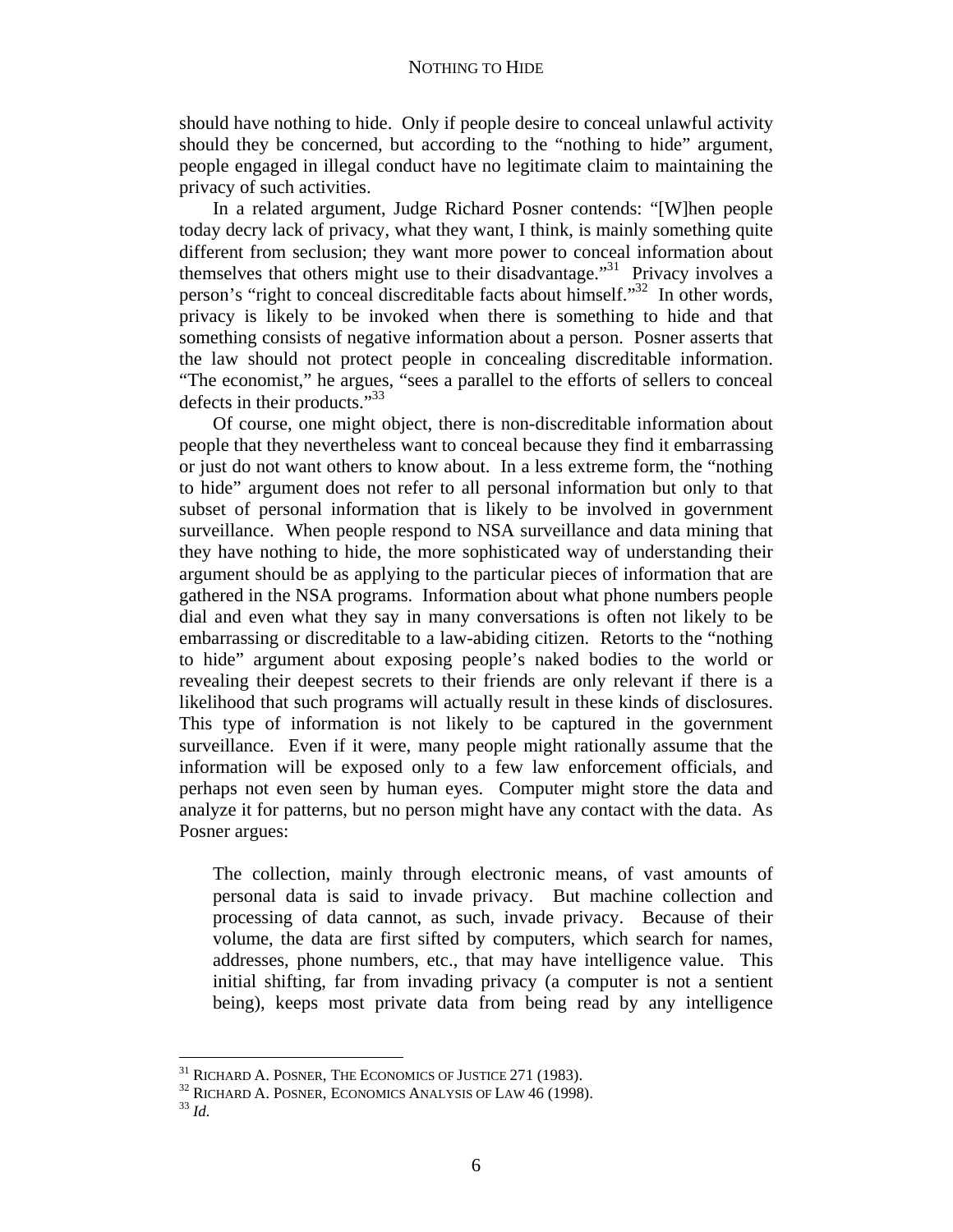officer.[34](#page-8-0)

There is one final component of the most compelling versions of the "nothing to hide" argument – a comparison of the relative value of the privacy interest being threatened with the government interest in promoting security. As one commenter to my blog post astutely notes:

You can't talk about how people feel about the potential loss of privacy in any meaningful way without recognizing that most of the people who don't mind the NSA programs see it as a potential exchange of a small amount of privacy for a potential national security gain.<sup>[35](#page-8-1)</sup>

In other words, the "nothing to hide" argument can be made by comparing the relative value between privacy and security. The value of privacy, the argument provides, is low, because the information is often not particularly sensitive. The ones with the most to worry about are the ones engaged in illegal conduct, and the value of protecting their privacy is low to non-existent. On the government interest side of the balance, security has a very high value. Having a computer analyze the phone numbers one dials is not likely to expose deep dark secrets or embarrassing information to the world. The machine will simply move on, oblivious to any patterns that are not deemed as "suspicious." In other words, if you are not doing anything wrong, you have got nothing to hide and nothing to fear.

Therefore, in a more compelling form than is often expressed in popular discourse, the "nothing to hide" argument proceeds as follows: The NSA surveillance, data mining, or other government information-gathering programs will result in the disclosure of particular pieces of information to a few government officials, or perhaps only to government computers. This very limited disclosure of the particular information involved is not likely to be threatening to the privacy of law-abiding citizens. Only those who are engaged in illegal activities have a reason to hide this information. Although there may be some cases in which the information might be sensitive or embarrassing to law-abiding citizens, the limited disclosure lessens the threat to privacy. Moreover, the security interest in detecting, investigating, and preventing terrorist attacks is very high and outweighs whatever minimal or moderate privacy interests law-abiding citizens may have in these particular pieces of information.

Cast in this manner, the "nothing to hide" argument is a formidable one. It balances the degree to which an individual's privacy is compromised by the limited disclosure of certain information against potent national security interests. Under such a balancing scheme, it is quite difficult for privacy to prevail.

<span id="page-8-0"></span><sup>34</sup> Richard A. Posner, *Our Domestic Intelligence Crisis*, Wash. Post, Dec. 21, 2005, at A31. 35 Comment of MJ to Solove, *Nothing to Hide Argument*, *supra* note 17.

<span id="page-8-1"></span>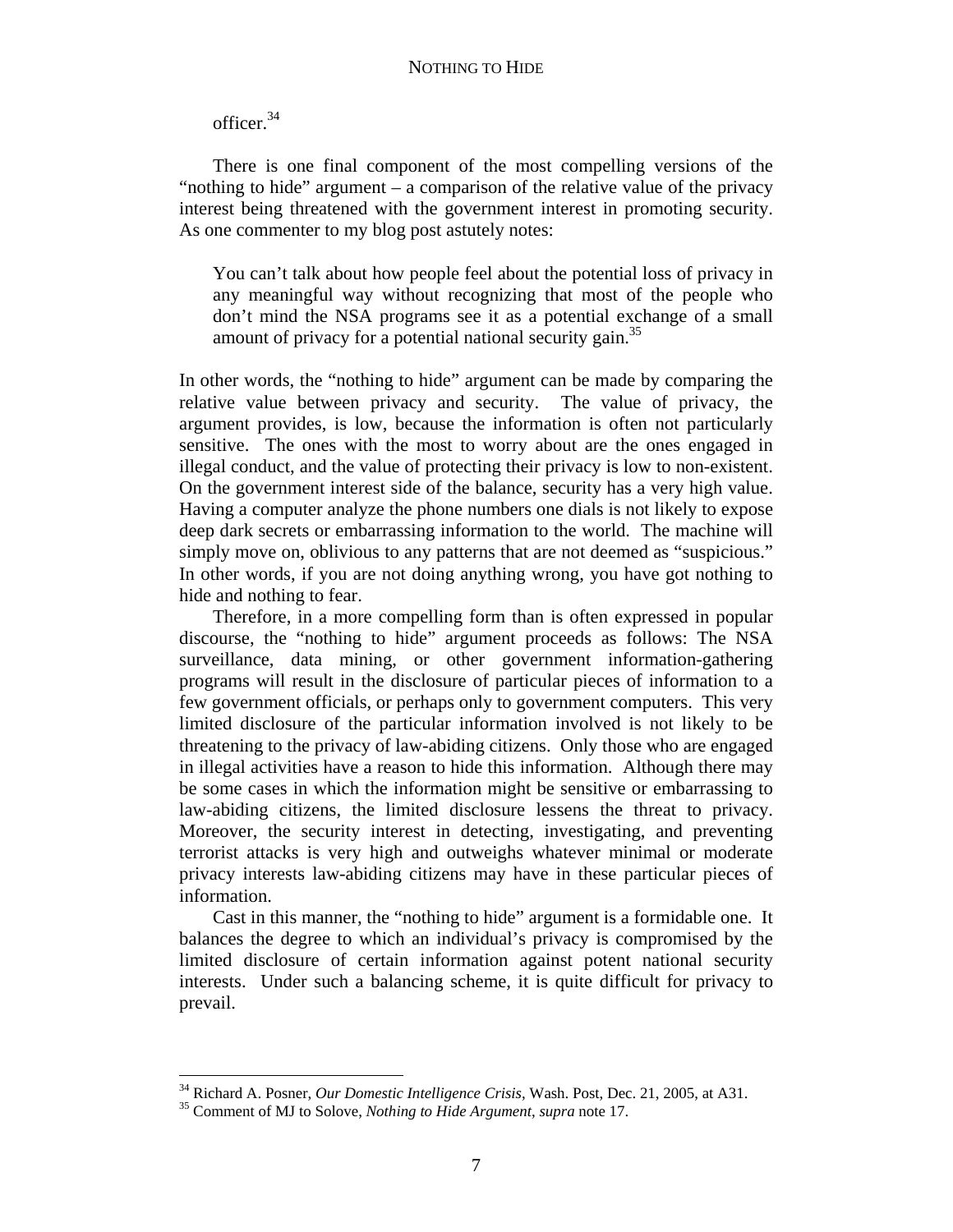## **II. CONCEPTUALIZING PRIVACY**

<span id="page-9-0"></span>For quite some time, scholars have proclaimed that privacy is so muddled a concept that it is of little use. According to Arthur Miller, privacy is "exasperatingly vague and evanescent."[36](#page-9-1) As Hyman Gross declares, "the concept of privacy is infected with pernicious ambiguities." [37](#page-9-2) Colin Bennett similarly notes, "[a]ttempts to define the concept of 'privacy' have generally not met with any success.["38](#page-9-3) Robert Post declares that "[p]rivacy is a value so complex, so entangled in competing and contradictory dimensions, so engorged with various and distinct meanings, that I sometimes despair whether it can be usefully addressed at all.["39](#page-9-4) "Perhaps the most striking thing about the right to privacy," Judith Jarvis Thomson observes, "is that nobody seems to have any very clear idea what it is."<sup>40</sup>

Often, the philosophical discourse about conceptualizing privacy is ignored in legal and policy debates. Many jurists, politicians, and scholars simply analyze the issues without articulating a conception of what privacy means. However, conceptualizing privacy is essential for the analysis of these issues. Those working on legal and policy issues all have some implicit conception of privacy. In many cases, privacy issues never get balanced against conflicting interests because courts, legislators, and others fail even to recognize that privacy is implicated. It is therefore of paramount importance that we continue to work on developing a conception of privacy. But how? Why have existing attempts been so unsatisfying?

#### **A. A PLURALISTIC CONCEPTION OF PRIVACY**

Many attempts to conceptualize privacy do so by attempting to locate the essence of privacy – its core characteristics or the common denominator that links together the various things we classify under the rubric of "privacy." I refer to this as the traditional method of conceptualizing. This method seeks to understand privacy *per genus et differentiam* – by looking for necessary and sufficient elements that demarcate what privacy is.

In my article, *Conceptualizing Privacy*, I discussed a wide range of attempts to locate the common denominator of privacy.[41](#page-9-6) I examined several different candidates for the common denominator in the existing philosophical and legal literature. Some attempts to conceptualize privacy were too narrow, excluding things we commonly understand to be private. For example, several theorists have contended that privacy should be defined in terms of intimacy.

<span id="page-9-1"></span><sup>36</sup> ARTHUR R. MILLER, THE ASSAULT ON PRIVACY: COMPUTERS, DATA BANKS, AND DOSSIERS 25 (1971).<br><sup>37</sup> Hyman Gross, *The Concept of Privacy*, 43 N.Y.U. L. Rev. 34, 35 (1967).<br><sup>38</sup> COLIN J. BENNETT, REGULATING PRIVACY: DATA PROTECTION AND PUBLIC POLICY IN

<span id="page-9-2"></span>

<span id="page-9-3"></span>EUROPE AND THE UNITED STATES 25 (1992).

<span id="page-9-4"></span><sup>39</sup>Robert C. Post, *Three Concepts of Privacy*, 89 Geo. L.J. 2087, 2087 (2001).

<span id="page-9-5"></span><sup>40</sup> Judith Jarvis Thomson, *The Right to Privacy*, *in* PHILOSOPHICAL DIMENSIONS OF PRIVACY: AN ANTHOLOGY 272, 272 (Ferdinand David Schoeman ed., 1984). 41 Daniel J. Solove, *Conceptualizing Privacy,* 90 Cal. L. Rev. 1087, 1095-99 (2002).

<span id="page-9-6"></span>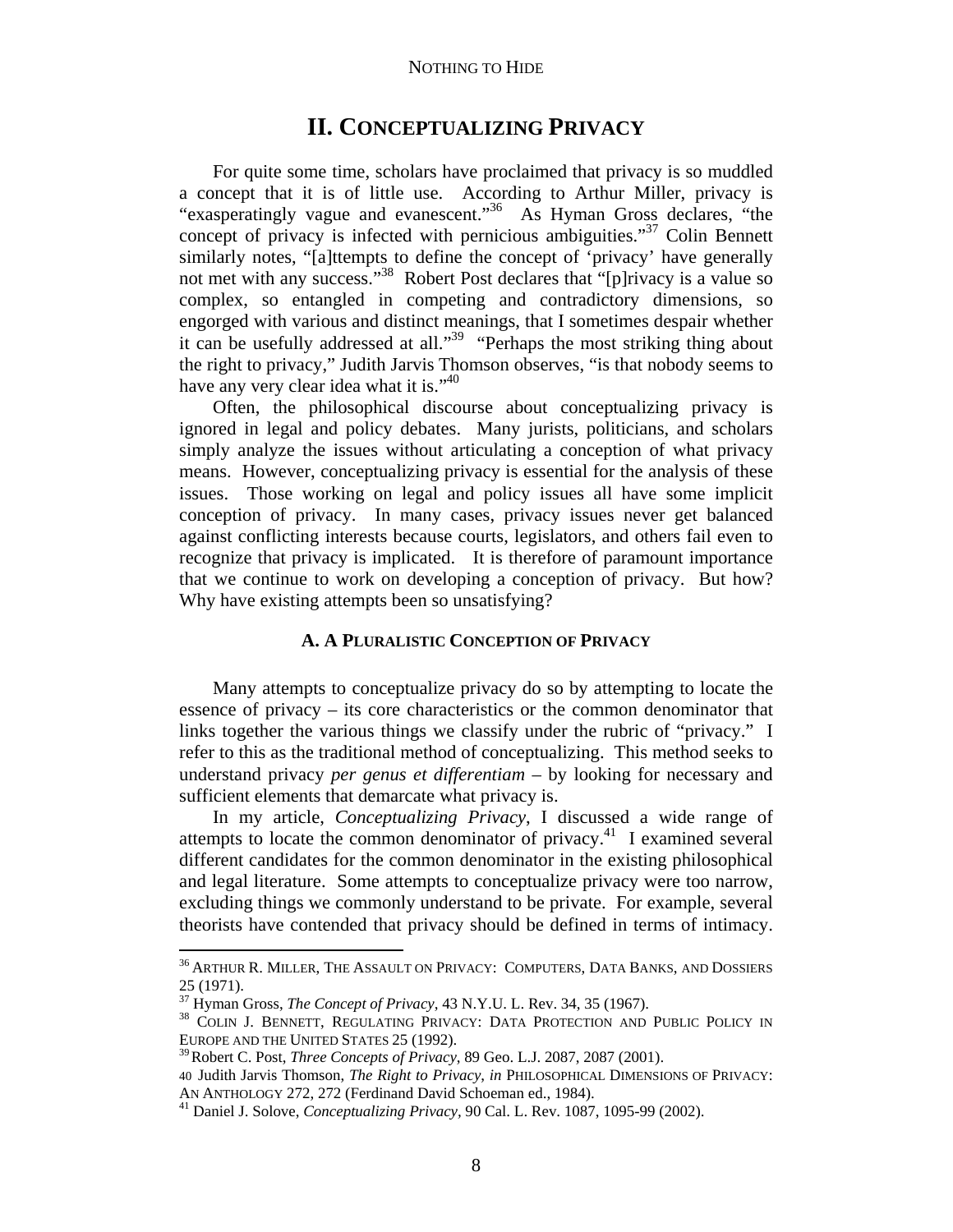According to philosopher Julie Inness:

[T]he content of privacy cannot be captured if we focus exclusively on either information, access, or intimate decisions because privacy involves all three areas. . . . I suggest that these apparently disparate areas are linked by the common denominator of intimacy—privacy's content covers intimate information, access, and decisions." [42](#page-10-0) 

The problem with understanding privacy as intimacy, however, is that not all private information or decisions we make are intimate. For instance, our Social Security Number, political affiliations, religious beliefs, and much more may not be intimate, but we may regard them as private. Of course, intimacy could be defined quite broadly, though then it merely becomes a synonym for privacy rather than an elaboration of what privacy means. The purpose of defining privacy as intimacy is to develop a bounded and coherent conception of privacy, but it comes at the cost of being far too narrow.

On the other hand, some attempts to conceptualize privacy are far too broad, such Samuel Warren and Louis Brandeis's understanding of privacy as the "right to be let alone."[43](#page-10-1) What exactly does being let alone entail? There are many ways in which people are intruded upon that they would not consider privacy violations. If you shove me, you are not leaving me alone. You may be harming me, but it is not a problem of privacy.

Ultimately, any attempt to locate a common core to the manifold things we file under the rubric of "privacy" faces a difficult dilemma. If one chooses a common denominator that is broad enough to encompass nearly everything, then the conception risks the danger of being overinclusive or too vague. If one chooses a narrower common denominator, then the risk is that the conception is too restrictive. In *Conceptualizing Privacy*, I surveyed the various proposed conceptions and found all to suffer from these problems.<sup>44</sup>

I argued that instead of conceptualizing privacy with the traditional method, we should instead understand privacy as a set of family resemblances. In *Philosophical Investigations*, Ludwig Wittgenstein argued that some concepts do not have "one thing in common" but "are *related* to one another in many different ways."<sup>45</sup> Instead of being related by a common denominator, some things share "a complicated network of similarities overlapping and criss-crossing: sometimes overall similarities, sometimes similarities of detail."[46](#page-10-4) In other words, privacy is not reducible to a singular essence; it is a plurality of different things that do not share one element in common but that nevertheless bear a resemblance to each other.

In my work on conceptualizing privacy thus far, I have attempted to lay

<span id="page-10-0"></span>

<span id="page-10-1"></span>

<span id="page-10-3"></span><span id="page-10-2"></span>

<sup>&</sup>lt;sup>42</sup> JULIE C. INNESS, PRIVACY, INTIMACY, AND ISOLATION 56 (1992).<br><sup>43</sup> Samuel D. Warren & Louis D. Brandeis, *The Right to Privacy*, 4 Harv. L. Rev. 193 (1890).<br><sup>44</sup> Solove, *Conceptualizing Privacy, supra* note XX, at \_\_ 1958). 46 *Id.* § 66.

<span id="page-10-4"></span>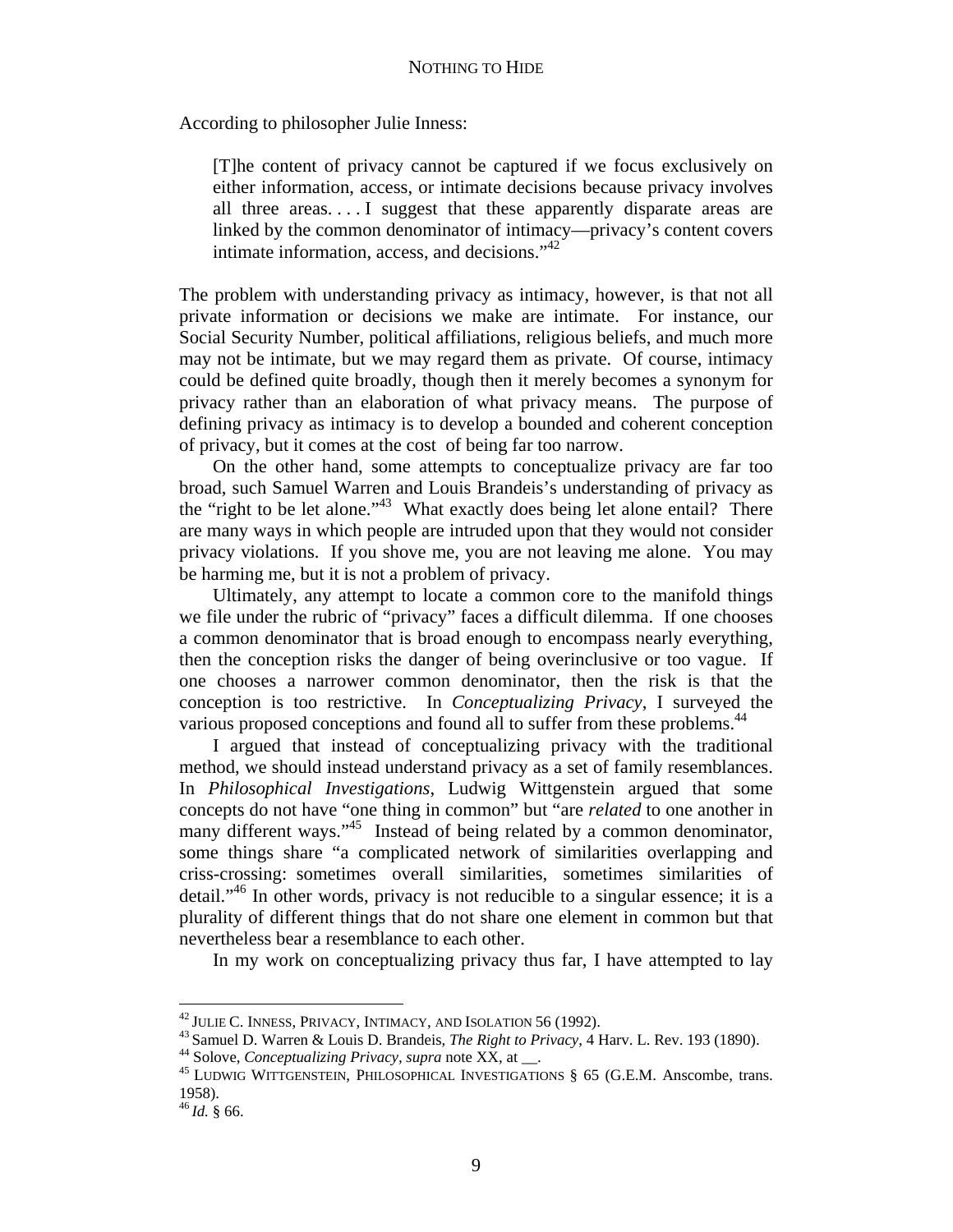the groundwork for a pluralistic understanding of privacy. In some works, I have attempted to analyze specific privacy issues, trying to better articulate the nature of the problems. For example, in my book, *The Digital Person,* I argued that the collection and use of personal information in databases presents a different set of problems than government surveillance.<sup>47</sup> Many commentators had been using the metaphor of George Orwell's *Nineteen Eighty-Four* to describe the problems created by the collection and use of personal data.[48](#page-11-1) I contended that the Orwell metaphor, which focuses on the harms of surveillance (such as inhibition and social control) might be apt to describe law enforcement's monitoring of citizens. But much of the data gathered in computer databases is not particularly sensitive, such as one's race, birth date, gender, address, or marital status. Many people do not care about concealing the hotels they stay at, the cars they own or rent, or the kind of beverages they drink. People often do not take many steps to keep such information secret. Frequently, though not always, people's activities would not be inhibited if others knew this information.

I suggested a different metaphor to capture the problems – Franz Kafka's *The Trial*, which depicts a bureaucracy with inscrutable purposes that uses people's information to make important decisions about them, yet denies the people the ability to participate in how their information is used.<sup>49</sup> The problems captured by the Kafka metaphor are of a different sort than the problems caused by surveillance. They often do not result in inhibition or chilling. Instead, they are problems of information processing—the storage, use, or analysis of data—rather than information collection. They affect the power relationships between people and the institutions of the modern state. They not only frustrate the individual by creating a sense of helplessness and powerlessness, but they also affect social structure by altering the kind of relationships people have with the institutions that make important decisions about their lives.

I explored the ways that legal and policy solutions were focusing too much on the nexus of problems under the Orwell metaphor – those of surveillance – and were not adequately addressing the Kafka problems – those of information processing. The difficulty, I noted, was that commentators were trying to conceive of the problems caused by databases in terms of surveillance when, in fact, these problems were different. The way that these problems are conceived has a tremendous impact on the legal and policy solutions used to solve them. As John Dewey observed, "a problem well put is half-solved."<sup>50</sup> "The way in which the problem is conceived," Dewey explained, "decides what specific suggestions are entertained and which are dismissed; what data are selected and which rejected; it is the criterion for relevancy and irrelevancy

<span id="page-11-0"></span> $^{47}$  Daniel J. Solove, The Digital Person: Technology and Privacy in the Information AGE (2004).<br><sup>48</sup> *Id.* at 7; George Orwell, 1984 (1949).<br><sup>49</sup> DANIEL J. Solove, The Digital Person: Technology and Privacy in the Information

<span id="page-11-1"></span>

<span id="page-11-2"></span>AGE (2004); FRANZ KAFKA, THE TRIAL 158-59 (1937).<br><sup>50</sup> JOHN DEWEY, LOGIC: THE THEORY OF INQUIRY 112 (Jo Ann Boydston ed. 1991) (1938).

<span id="page-11-3"></span>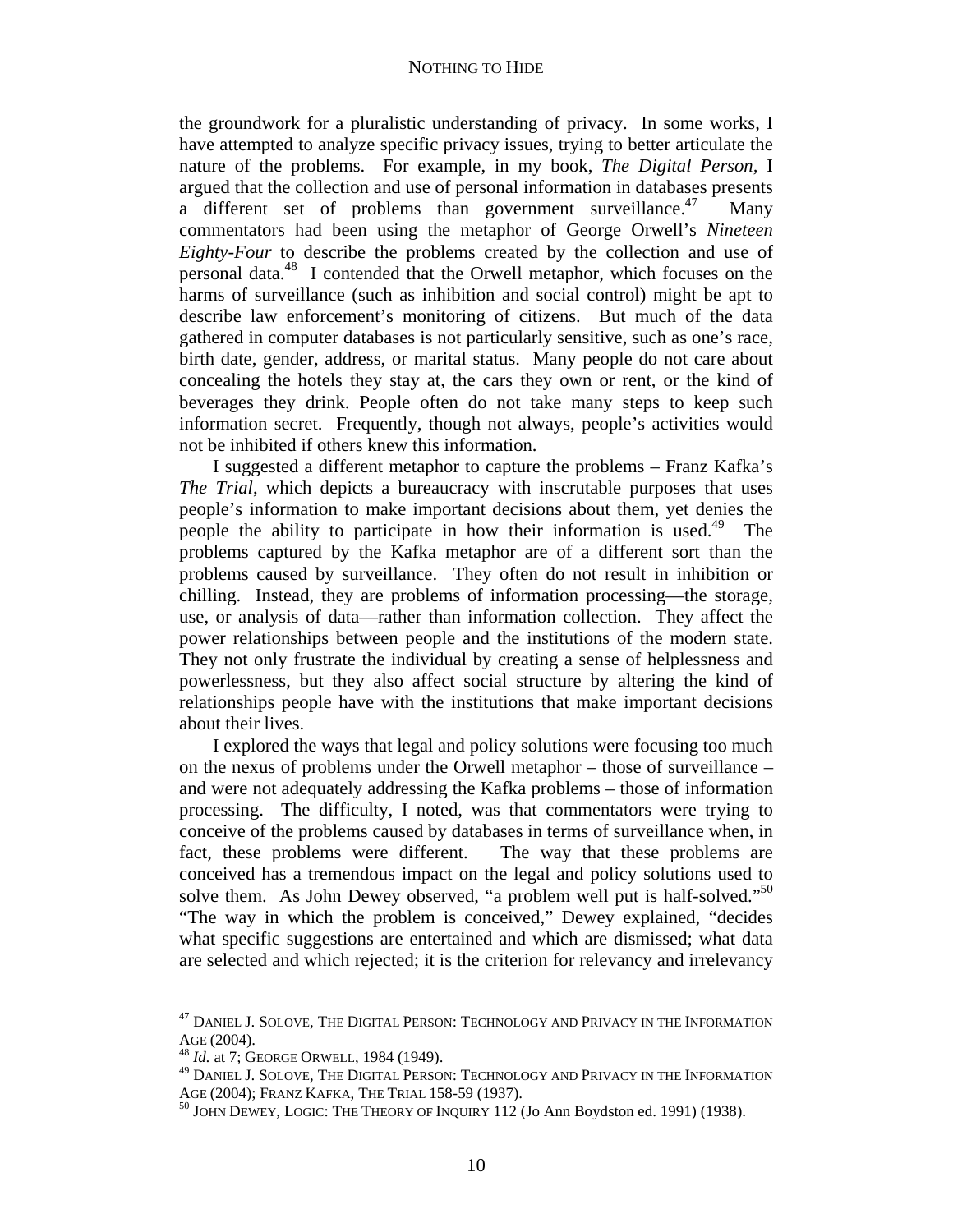of hypotheses and conceptual structures."[51](#page-12-0)

In a subsequent article, *A Taxonomy of Privacy*, I developed a taxonomy of privacy – a way of mapping out the manifold types of problems and harms that constitute privacy violations.<sup>52</sup> The taxonomy is my attempt to formulate a model of the problems from studying the welter of laws, cases, issues, and cultural and historical materials. The taxonomy I developed is as follows:

Information Collection *Surveillance Interrogation*  Information Processing *Aggregation Identification Insecurity Secondary Use Exclusion*  Information Dissemination *Breach of Confidentiality Disclosure Exposure Increased Accessibility Blackmail Appropriation Distortion*  Invasion *Intrusion Decisional Interference* 

The taxonomy has four general categories of privacy problems with sixteen different subcategories. The first general category is "information collection," which involves the ways that data is gathered about people. The subcategories – surveillance and interrogation – represent the two primary problematic ways of gathering information. A privacy problem occurs when an activity by a person, business, or government entity creates harm by disrupting valuable activities of others. These harms need not be physical or emotional – they can occur by chilling socially beneficial behavior (i.e. free speech and association) or by leading to power imbalances that adversely affect social structure (i.e. excessive executive power).

The second general category is "information processing." This involves the storing, analysis, and manipulation of data. There are a number of problems that information processing can cause, and I included five subcategories in my taxonomy. For example, one problem that I label as "insecurity" results in increasing people's vulnerability to potential abuse of

<span id="page-12-0"></span> $^{51}$  Id.

<span id="page-12-1"></span><sup>&</sup>lt;sup>52</sup> Daniel J. Solove, *A Taxonomy of Privacy*, 154 U. Pa. L. Rev. 477 (2006).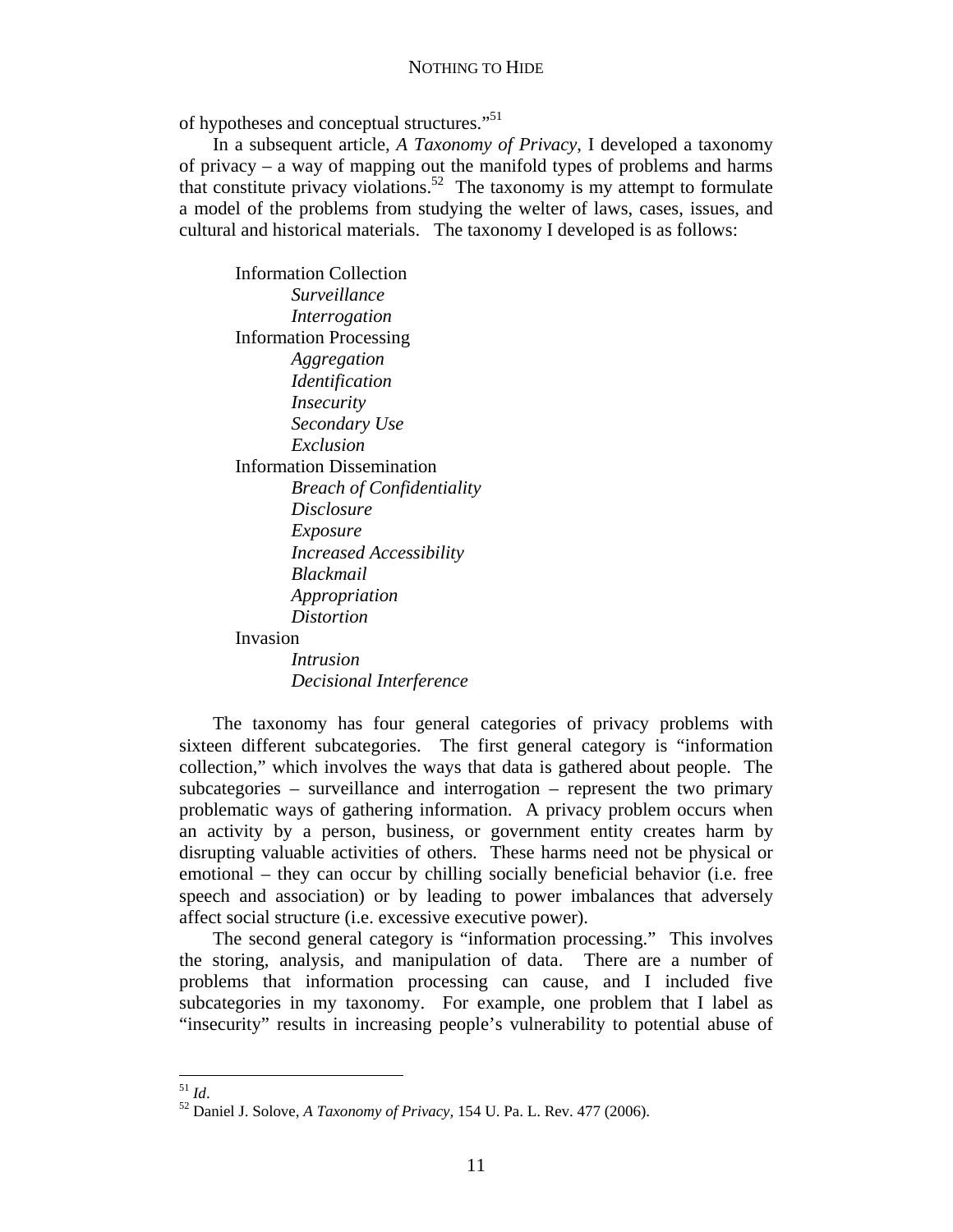their information.<sup>53</sup> The problem that I call "exclusion" involves people's inability to access and have any say in the way their data is used. $54$ 

"Information dissemination" is the third general category. Disseminating information involves the ways in which it is transferred (or threatened to be transferred) to others. I identify seven different information dissemination problems. Finally, the last category involves "invasions." Invasions are direct interferences with the individual, such as intruding into her life or regulating the kinds of decisions she can make about her life.

My purpose in advancing the taxonomy is to shift away from the rather vague label of "privacy" in order to prevent distinct harms and problems from being conflated or not recognized. Some might contend, however, that several of the problems I discuss are not really "privacy" problems. But with no satisfactory set of necessary or sufficient conditions to define privacy, there is no one specific criterion for inclusion or exclusion under the rubric of "privacy." Privacy violations consist of a web of related problems that are not connected by a common element, but nevertheless bear some resemblances to each other. We can determine whether to classify something as falling in the domain of "privacy" if it bears resemblance to other things we similarly classify. In other words, we use a form of analogical reasoning, in which "[t]he key task," Cass Sunstein observes, "is to decide when there are relevant similarities and differences."<sup>55</sup> Accordingly, there are no clear boundaries for what we should call or should not refer to as "privacy." Some might object to the lack of clear boundaries, but this objection assumes that having definitive boundaries matters. The quest for a traditional definition of "privacy" has led to a rather fruitless and unresolved debate. In the meantime, there are real problems that must be addressed, but they are either conflated or ignored, because they do not fit into various pre-fabricated conceptions of privacy. The law often neglects to see the problems and instead ignores all things that do not fall into a particular conception of "privacy." In this way, conceptions of privacy can prevent the examination of problems. The problems still exist regardless of whether we classify them as being "privacy" problems.

A great deal of attention is expended trying to elucidate the concept of privacy without looking at the problems we are facing. My goal is to begin with the problems and understand them in detail. Trying to fit them into a onesize-fits-all conception of privacy neglects to see the problems in their full dimensions or to understand them completely. Conceptions should help us understand and illuminate experience; they should not detract from experience and make us see and understand less.

The term "privacy" is best used as a shorthand umbrella term for a related web of things. Beyond this kind of a use, the term "privacy" has little purpose. In fact, it can obfuscate more than clarify.

Some might object to the inclusion or exclusion of certain problems in the taxonomy. I do not advance the taxonomy as perfect. It is a bottom-up

<span id="page-13-0"></span><sup>&</sup>lt;sup>53</sup> Daniel J. Solove, *A Taxonomy of Privacy*, 154 U. Pa. L. Rev. 477, 516-20 (2006).<br><sup>54</sup> *Id.* at 522-25.<br><sup>55</sup> CASS R. SUNSTEIN, LEGAL REASONING AND POLITICAL CONFLICT 67 (1996).

<span id="page-13-1"></span>

<span id="page-13-2"></span>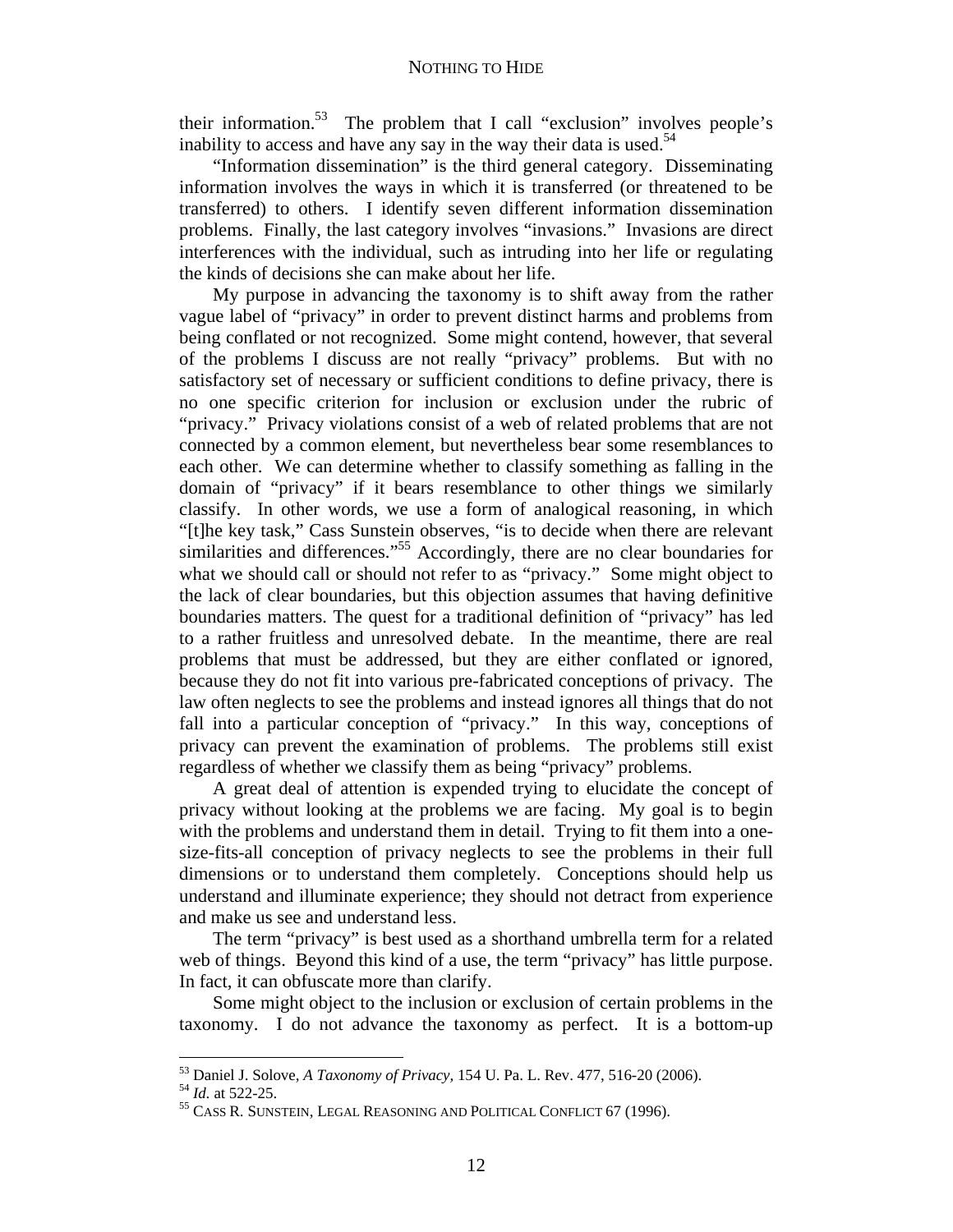<span id="page-14-0"></span>ongoing project. As new problems arise, the taxonomy will be revised. Whether a particular problem is classified as one of privacy is not as important as whether it is recognized as a problem. Regardless of whether we label the problem as part of the privacy cluster, it still is a problem, and protecting against it still has a value. For example, I classify a problem I labeled "distortion," which involves disseminating false or misleading information about a person, as a privacy violation. Some might argue that distortion really is not a privacy harm, because privacy only involves true information. But does it matter? Regardless of whether distortion is classified as a privacy problem, it is nevertheless a problem. Classifying it as a privacy problem is merely saying that it bears some resemblance to other privacy problems, and viewing them together might be helpful in addressing them.

#### **B. THE SOCIAL VALUE OF PRIVACY**

Many theories of privacy view it as an individual right. For example, Thomas Emerson declares that privacy "is based upon premises of individualism, that the society exists to promote the worth and dignity of the individual. . . . The right of privacy . . . is essentially the right not to participate in the collective life—the right to shut out the community.["56](#page-14-1) In the words of one court: "Privacy is inherently personal. The right to privacy recognizes the sovereignty of the individual."<sup>57</sup>

Traditionally, rights have often been understood as protecting the individual against the incursion of the community, based on respect for the individual's personhood or autonomy. Many theories of privacy's value understand privacy in this manner. For example, Charles Fried argues that privacy is one of the "basic rights in persons, rights to which all are entitled equally, by virtue of their status as persons. . . . In this sense, the view is Kantian; it requires recognition of persons as ends, and forbids the overriding of their most fundamental interests for the purpose of maximizing the happiness or welfare of all."<sup>58</sup>

Many of the interests that conflict with privacy, however, also involve people's autonomy and dignity. Free speech, for example, is also an individual right which is essential to autonomy. Yet in many cases, it clashes with privacy. One's privacy can be in direct conflict with another's desire to speak

<span id="page-14-1"></span>

<span id="page-14-3"></span><span id="page-14-2"></span>

<sup>&</sup>lt;sup>56</sup> THOMAS I. EMERSON, THE SYSTEM OF FREEDOM OF EXPRESSION 545, 549 (1970).<br><sup>57</sup> Smith v. City of Artesia, 772 P.2d 373, 376 (N.M. Ct. App. 1989).<br><sup>58</sup> Charles Fried, *Privacy*, 77 Yale L.J. 475, 478 (1968); Stanley I. B *and Respect for Persons, in* NOMOS XIII: PRIVACY 2, 26 (J. Ronald Pennock & J.W. Chapman eds., 1971) ("[R]espect for someone as a person, as a chooser, implie[s] respect for him as one engaged on a kind of self-creative enterprise, which could be disrupted, distorted, or frustrated even by so limited an intrusion as watching."); Inness, *supra* note XX, at 95 ("[P]rivacy is valuable because it acknowledges our respect for persons as autonomous beings with the capacity to love, care and like—in other words, persons with the potential to freely develop close relationships."); BEATE RÖSSLER, THE VALUE OF PRIVACY 117 (2005) ("Respect for a person's privacy," Rössler contends, "is respect for her as an autonomous subject.").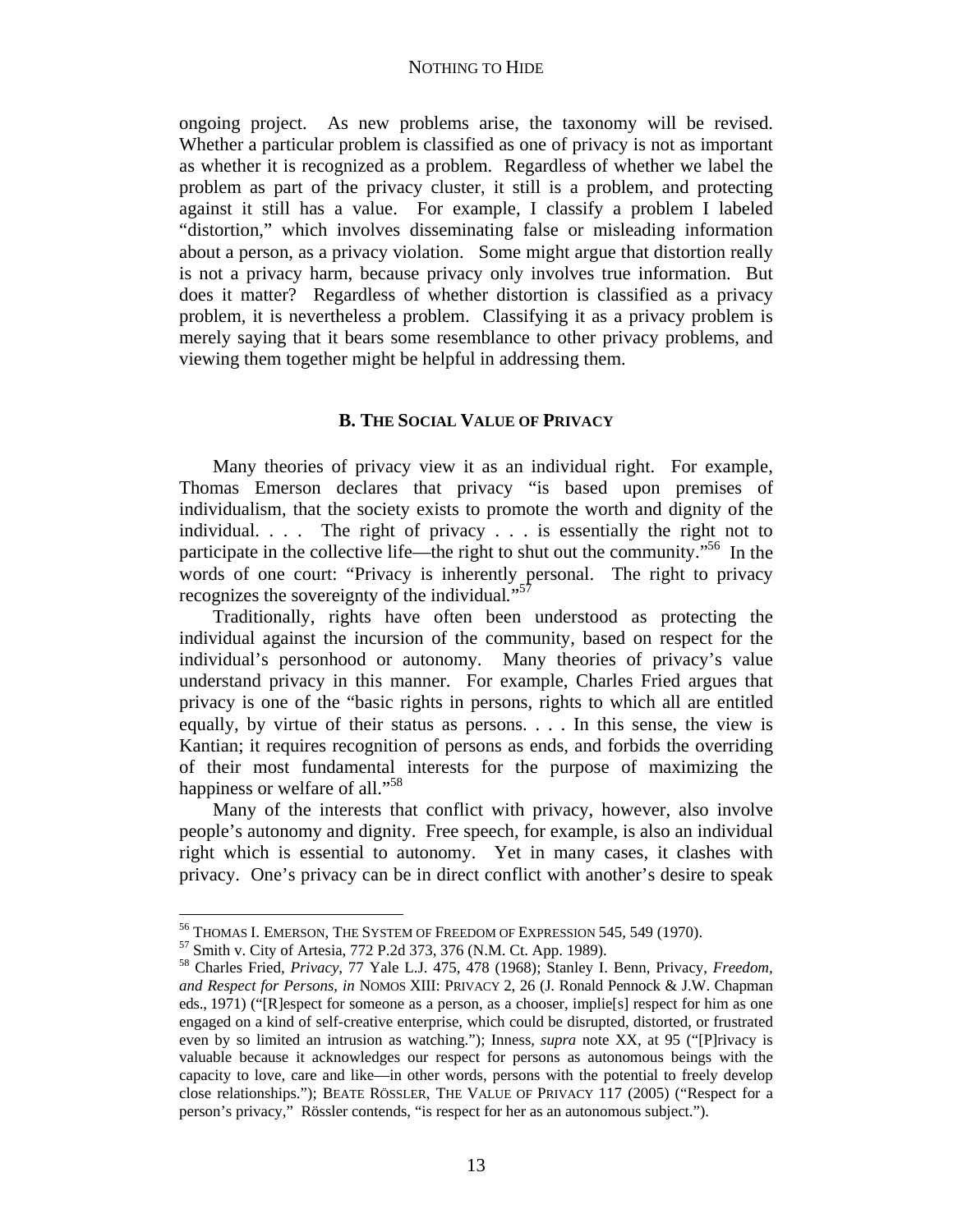about that person's life. Security, too, is not merely a societal interest; it is essential for individual autonomy as well. Autonomy and dignity are often on both sides of the balance, so it becomes difficult to know which side is the one that protects the "sovereignty of the individual."

Communitarian scholars launch a formidable critique of traditional accounts of individual rights. Amitai Etzioni, for example, contends that privacy is "a *societal license* that exempts a category of acts (including thoughts and emotions) from communal, public, and governmental scrutiny.<sup>59</sup> For Etzioni, many theories of privacy treat it as sacrosanct, even when it conflicts with the common good[.60](#page-15-1) According to Etzioni, "privacy is not an absolute value and does not trump all other rights or concerns for the common good."[61](#page-15-2) He goes on to demonstrate how privacy interferes with greater social interests and often, though not always, contends that privacy should lose out in the balance.

Etzioni is right to critique those who argue that privacy is an individual right that should trump social interests. The problem, however, is that utilitarian balancing between individual rights and the common good rarely favors individual rights—unless the interest advanced on the side of the common good is trivial. Society will generally win when its interests are balanced against those of the individual.

The deeper problem with Etzioni's view is that in his critique of liberal theories of individual rights as absolutes, he views individual rights as being in tension with society. The same dichotomy between individual and society that pervades liberal theories of individual rights also pervades Etzioni's communitarianism. Etzioni views the task of communitarians as "balanc[ing] individual rights with social responsibilities, and individuality with community."[62](#page-15-3) The problem with Etzioni's communitarian view is that individuality need not be on the opposite side of the scale from community. Such a view assumes that individual and societal interests are distinct and conflicting. A similar view also underpins many liberal conceptions of individual rights.

In contrast, John Dewey proposed an alternative theory about the relationship between individual and community. For Dewey, there is no strict dichotomy between individual and society. The individual is shaped by society, and the good of both the individual and society are often interrelated rather than antagonistic: "We cannot think of ourselves save as to some extent *social* beings. Hence we cannot separate the idea of ourselves and our own good from our idea of others and of their good."[63](#page-15-4) Dewey contended that the value of protecting individual rights emerges from their contribution to society. In other words, individual rights are not trumps, but are protections by society from its intrusiveness. Society makes space for the individual because of the social benefits this space provides. Therefore, Dewey argues, rights should be

<span id="page-15-0"></span><sup>&</sup>lt;sup>59</sup> AMITAI ETZIONI, THE LIMITS OF PRIVACY 196 (1999).

<span id="page-15-1"></span>

<span id="page-15-2"></span>

<span id="page-15-4"></span><span id="page-15-3"></span>

<sup>69</sup> *Id.* at 187-88.<br>
61 *Id.* at 38.<br>
62 *Id.* at 38.<br>
63 JOHN DEWEY, ETHICS, *in* 5 MIDDLE WORKS 268 (Jo Ann Boydston ed. 1908).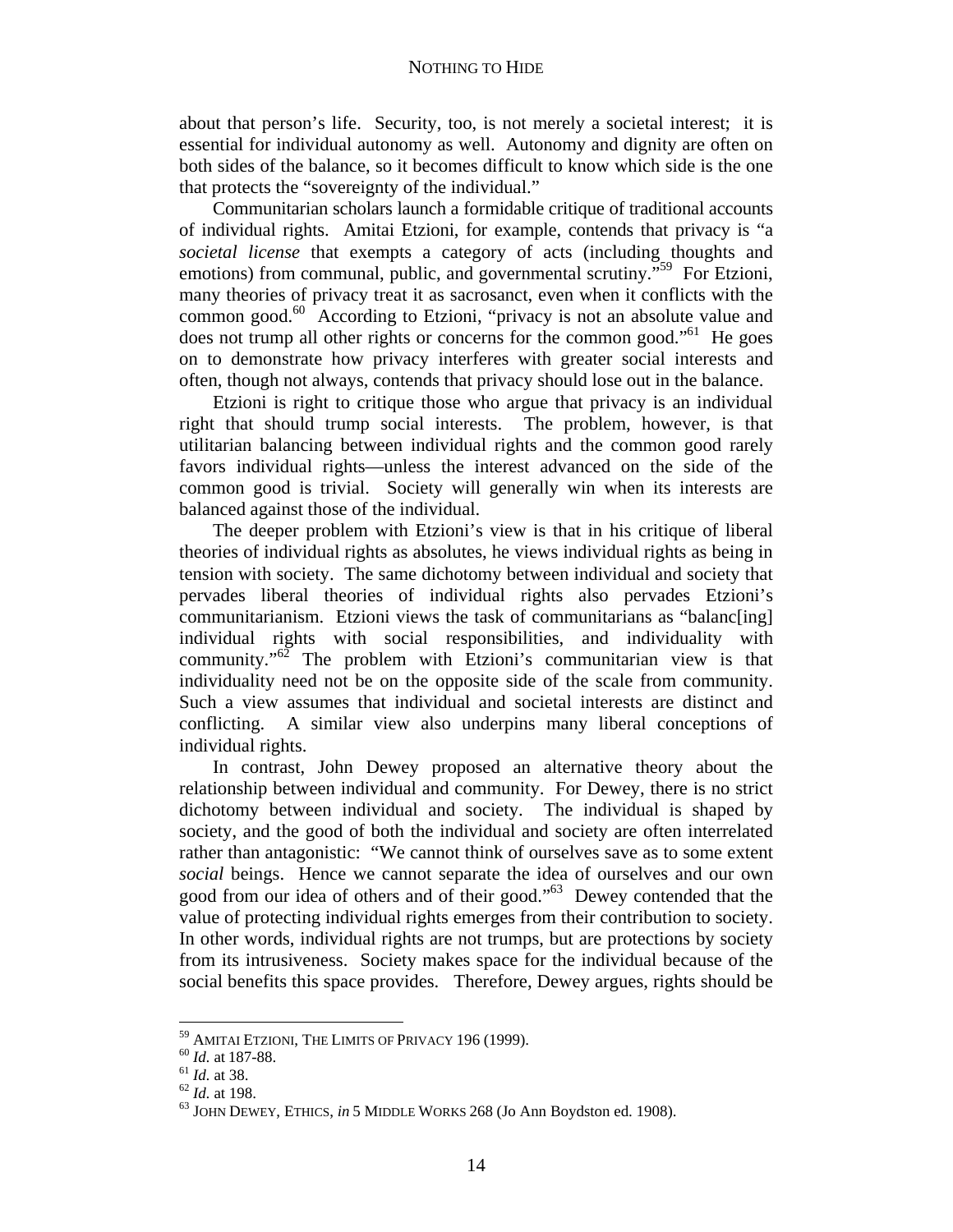valued based on "the contribution they make to the welfare of the community."[64](#page-16-0) Otherwise, in any kind of utilitarian calculus, individual rights would not be valuable enough to outweigh most social interests, and it would be impossible to justify individual rights. As such, Dewey argued, we must insist upon a "social basis and social justification" for civil liberties.<sup>65</sup>

I contend, like Dewey, that the value of protecting the individual is a social one. Society involves a great deal of friction, and we are constantly clashing with each other. Part of what makes a society a good place in which to live is the extent to which it allows people freedom from the intrusiveness of others. A society without privacy protection would be suffocating, and it might not be a place in which most would want to live. When protecting individual rights, we as a society decide to hold back in order to receive the benefits of creating the kinds of free zones for individuals to flourish.

As Robert Post has argued, privacy is not merely a set of restraints on society's rules and norms. Instead, privacy constitutes a society's attempt to promote rules of behavior, decorum, and civility.[66](#page-16-2) Society protects privacy as a means of enforcing a kind of order in the community. As Spiros Simitis declares, "privacy considerations no longer arise out of particular individual problems; rather, they express conflicts affecting everyone."<sup>67</sup> Several scholars have argued that privacy is "constitutive" of society and must be valued in terms of the social roles it plays.<sup>[68](#page-16-4)</sup> Privacy, then, is not the trumpeting of the individual against society's interests but the protection of the individual based on society's own norms and practices. Privacy is not simply a way to extricate individuals from social control, as it is itself a form of social control that emerges from the norms and values of society. It is not an external restraint on society but is in fact an internal dimension of society. Therefore, privacy has a social value. Even when it protects the individual, it does so for the sake of society. It thus should not be weighed as an individual right against the greater social good. Privacy issues involve balancing societal interests on both sides of the scale.

<span id="page-16-0"></span><sup>64</sup> JOHN DEWEY, LIBERALISM AND CIVIL LIBERTIES (1936), *in* 11 LATER WORKS 374 (Jo Ann Boydston ed. 1991).<br><sup>65</sup> *Id.* at 375.<br><sup>66</sup> Robert C. Post, *The Social Foundations of Privacy: Community and Self in the Common* 

<span id="page-16-1"></span>

<span id="page-16-2"></span>*Law Tort*, 77 Calif. L. Rev. 957, 968 (1989).

<span id="page-16-3"></span><sup>67</sup> Spiros Simitis, *Reviewing Privacy in an Information Society*, 135 U. PA. L. REV. 707, 709 (1987). In analyzing the problems of federal legislative policymaking on privacy, Priscilla Regan demonstrates the need for understanding privacy in terms of its social benefits. *See* PRISCILLA M. REGAN, LEGISLATING PRIVACY, xiv (1995) ("[A]nalysis of congressional policy making reveals that little attention was given to the possibility of a broader social importance of privacy.").

<span id="page-16-4"></span><sup>68</sup> *See* Julie E. Cohen, *Examined Lives: Information Privacy and the Subject as Object*, 52 Stan. L. Rev. 1373, 1427-28 (2000) ("Informational privacy, in short, is a constitutive element of a civil society in the broadest sense of the term."); Schwartz, *Privacy and Democracy, supra*, at 1613 ("[I]nformation privacy is best conceived of as a constitutive element of civil society."); *see also* Ruth Gavison, *Privacy and the Limits of Law*, 89 YALE L.J. 421, 455 (1980) ("Privacy is also essential to democratic government because it fosters and encourages the moral autonomy of the citizen, a central requirement of a democracy.").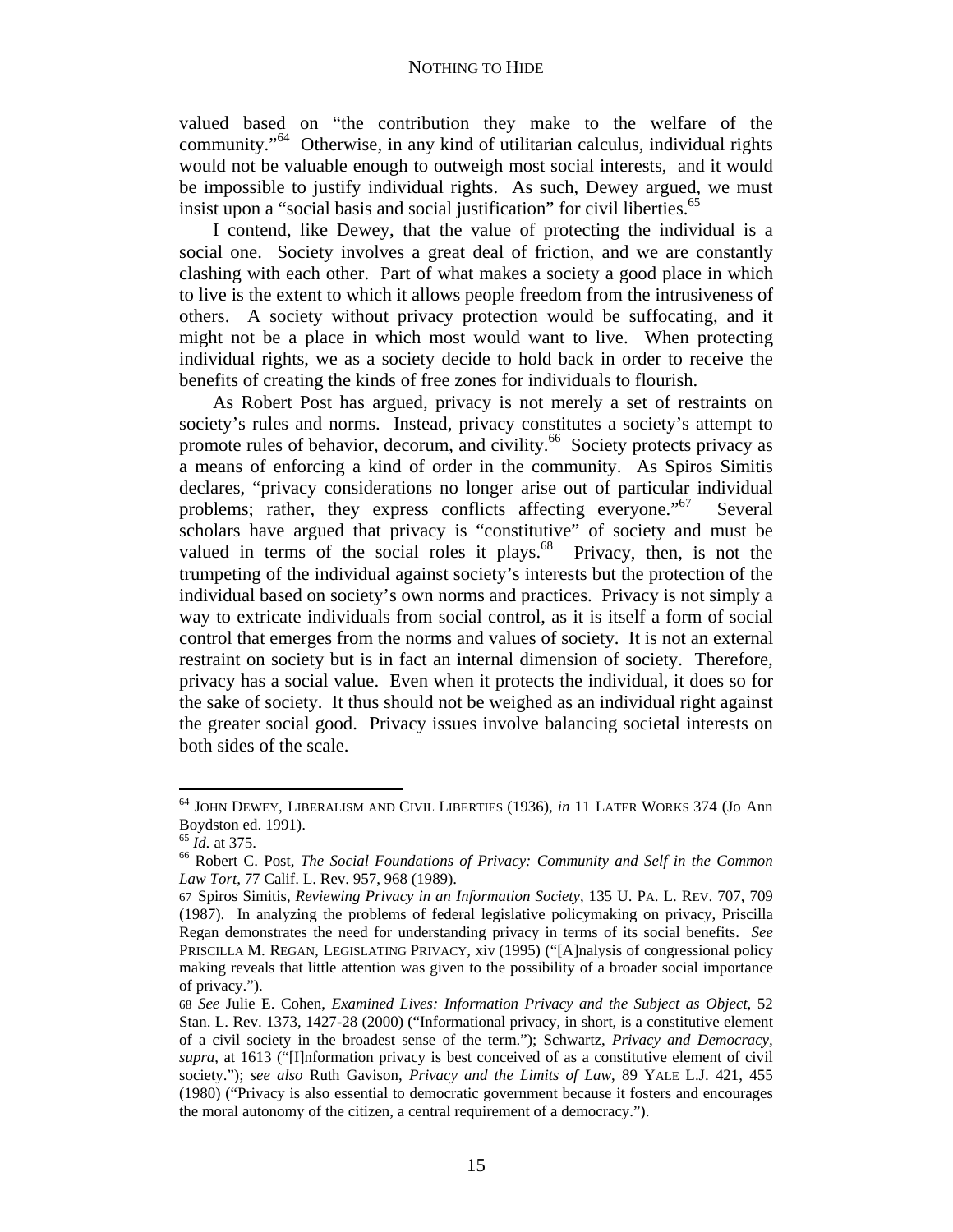<span id="page-17-0"></span>Because privacy involves protecting against a plurality of different harms or problems, the value of privacy is different depending upon which particular problem or harm is being protected. Not all privacy problems are equal; some are more harmful than others. Therefore, we cannot ascribe an abstract value to privacy. Its value will differ substantially depending upon the kind of problem or harm we are safeguarding against. Thus, to understand privacy, we must conceptualize it and its value more pluralistically. Privacy is a set of protections against a related set of problems. These problems are not all related in the same way, but they resemble each other. There is a social value in protecting against each problem, and that value differs depending upon the nature of each problem.

## **III. THE PROBLEM WITH THE "NOTHING TO HIDE" ARGUMENT**

#### **A. UNDERSTANDING THE MANY DIMENSIONS OF PRIVACY**

It is time to return to the "nothing to hide" argument. The reasoning of this argument is that when it comes to government surveillance or use of personal data, there is no privacy violation if a person has nothing sensitive, embarrassing, or illegal to conceal. Criminals involved in illicit activities have something to fear, but for the vast majority of people, their activities are not illegal or embarrassing.

Understanding privacy as I have set forth reveals the flaw of the "nothing to hide" argument at its roots. Many commentators who respond to the argument attempt a direct refutation by trying to point to things that people would want to hide. But the problem with the nothing to hide argument is with its underlying assumption that privacy is about hiding bad things. Agreeing with this assumption concedes far too much ground and leads to an unproductive discussion of information people would likely want or not want to hide. As Bruce Schneier aptly notes, the "nothing to hide" argument stems from a faulty "premise that privacy is about hiding a wrong."<sup>[69](#page-17-1)</sup>

The deeper problem with the "nothing to hide" argument is that it myopically views privacy as a form of concealment or secrecy. But understanding privacy as a plurality of related problems demonstrates that concealment of bad things is just one among many problems caused by government programs such as the NSA surveillance and data mining. In terms of the categories in my taxonomy, several problems are implicated.

The NSA programs involve problems of information collection, specifically the category of "surveillance" in the taxonomy. Wiretapping involves audio surveillance of people's conversations. Data mining often begins with the collection of personal information, usually from various third

<span id="page-17-1"></span> $69\,$ 69 Bruce Schneier, *The Eternal Value of Privacy*, Wired, May 18, 2006, at http://www.wired.com/news/columns/1,70886-0.html.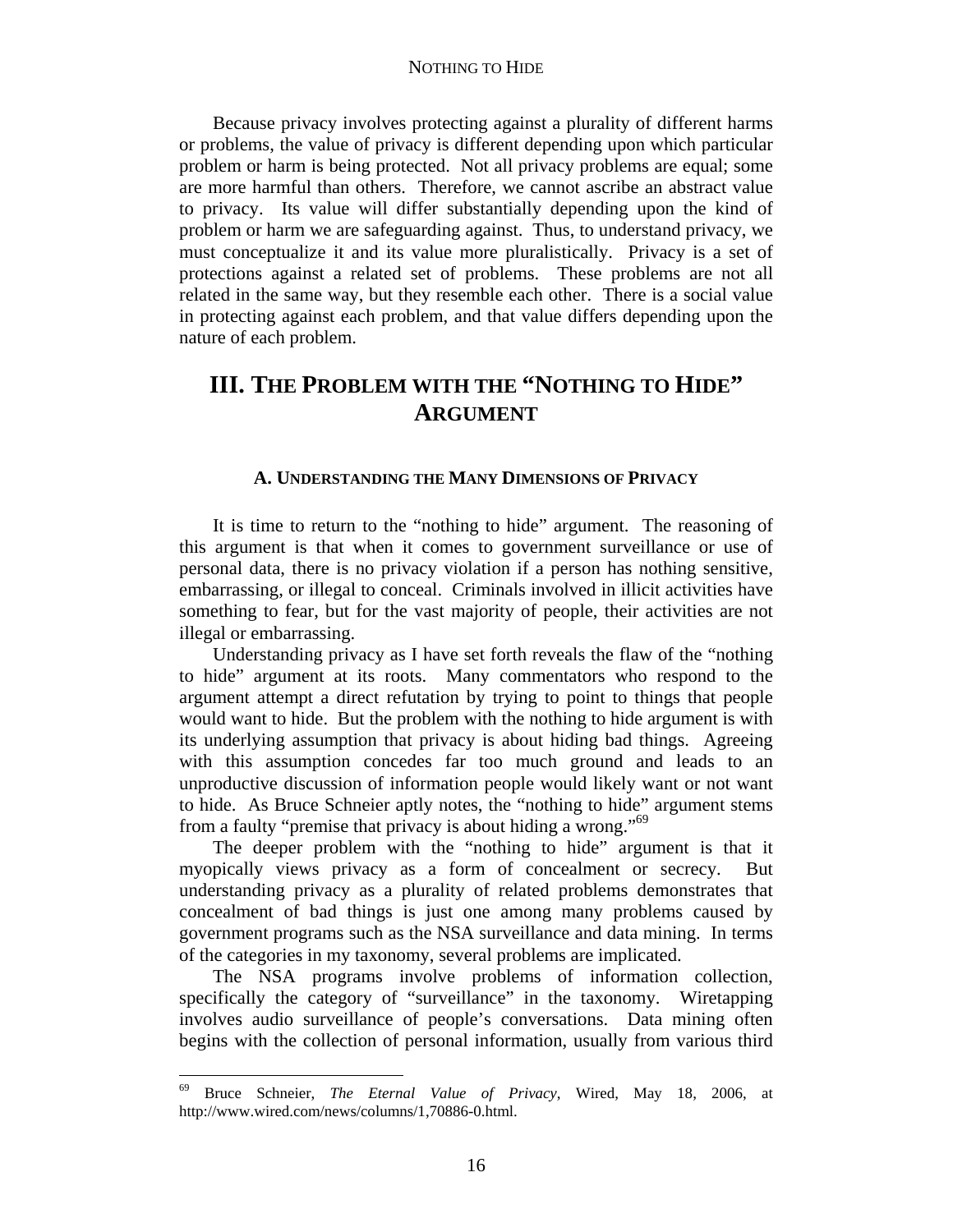parties that possess people's data. Under current Supreme Court Fourth Amendment jurisprudence, when the government gathers data from third parties, there is no Fourth Amendment protection because people lack a "reasonable expectation of privacy" in information exposed to others.<sup>70</sup> In United States v. Miller,<sup>71</sup> the Supreme Court concluded that there is no reasonable expectation of privacy in bank records because "[a]ll of the documents obtained, including financial statements and deposit slips, contain only information voluntarily conveyed to the banks and exposed to their employees in the ordinary course of business."<sup>72</sup> In *Smith v. Maryland*,<sup>73</sup> the Supreme Court held that people lack a reasonable expectation of privacy in the phone numbers they dial because they "know that they must convey numerical information to the phone company," and therefore they cannot "harbor any general expectation that the numbers they dial will remain secret."<sup>74</sup> As I have argued extensively elsewhere, the lack of Fourth Amendment protection of third party records results in the government's ability to access an extensive amount of personal information with minimal limitation or oversight.<sup>[75](#page-18-5)</sup>

Many scholars have referred to the information collection as a form of surveillance. "Dataveillance," a term coined by Roger Clarke, refers to the "systemic use of personal data systems in the investigation or monitoring of the actions or communications of one or more persons."<sup>76</sup> Christopher Slobogin has referred to the gathering of personal information in business records as "transactional surveillance."<sup>77</sup> Surveillance can create chilling effects on people's conduct by chilling free speech, free association, and other First Amendment rights essential for democracy.<sup>78</sup> Even surveillance of legal activities can inhibit people from engaging in them. It might be that particular people may not be chilled by surveillance – indeed, probably most people will not be except those engaging in particularly unpopular speech or associating with disfavored groups. The value of protecting against such chilling is not measured simply in terms of the value to those particular individuals. Chilling effects harm society because, among other things, they reduce the range of viewpoints being expressed and the degree of freedom with which to engage in political activity.

<span id="page-18-0"></span>

<span id="page-18-1"></span>

<span id="page-18-2"></span>

<span id="page-18-3"></span>

<span id="page-18-5"></span><span id="page-18-4"></span>

<sup>&</sup>lt;sup>70</sup> United States v. Katz, 389 U.S. 347, 360-61 (1967) (Harlan, J. concurring).<br><sup>71</sup> United States v. Miller, 425 U.S. 435 (1976).<br><sup>72</sup> Id. at 442.<br><sup>73</sup> Smith v. Maryland, 442 U.S. 735 (1979).<br><sup>74</sup> Id. at 743.<br><sup>75</sup> SOLOV *Digital Dossiers and the Dissipation of Fourth Amendment Privacy*, 75 S. Cal. L. Rev. 1083 (2002). 76 Roger Clarke, *Information Technology and Dataveillance* (Nov. 1987) at 3

<span id="page-18-6"></span><sup>&</sup>lt;http://www.anu.edu.au/people/Roger.Clarke/DV/CACM88.html>; *see also* Roger Clarke, *Introduction to Dataveillance and Information Privacy, and Definitions of Terms* (Sept. 16,

<span id="page-18-7"></span><sup>1999),</sup> at 5-6 <http:// www.anu.edu.au/ people/ Roger.Clarke/ DV/ Intro.html>. 77 Christopher Slobogin, *Transaction Surveillance by the Government*, 75 Miss. L.J. 139 (2005). 78 Daniel J. Solove, *The First Amendment as Criminal Procedure,* 82 N.Y.U. L. Rev. 112

<span id="page-18-8"></span><sup>(2007).</sup>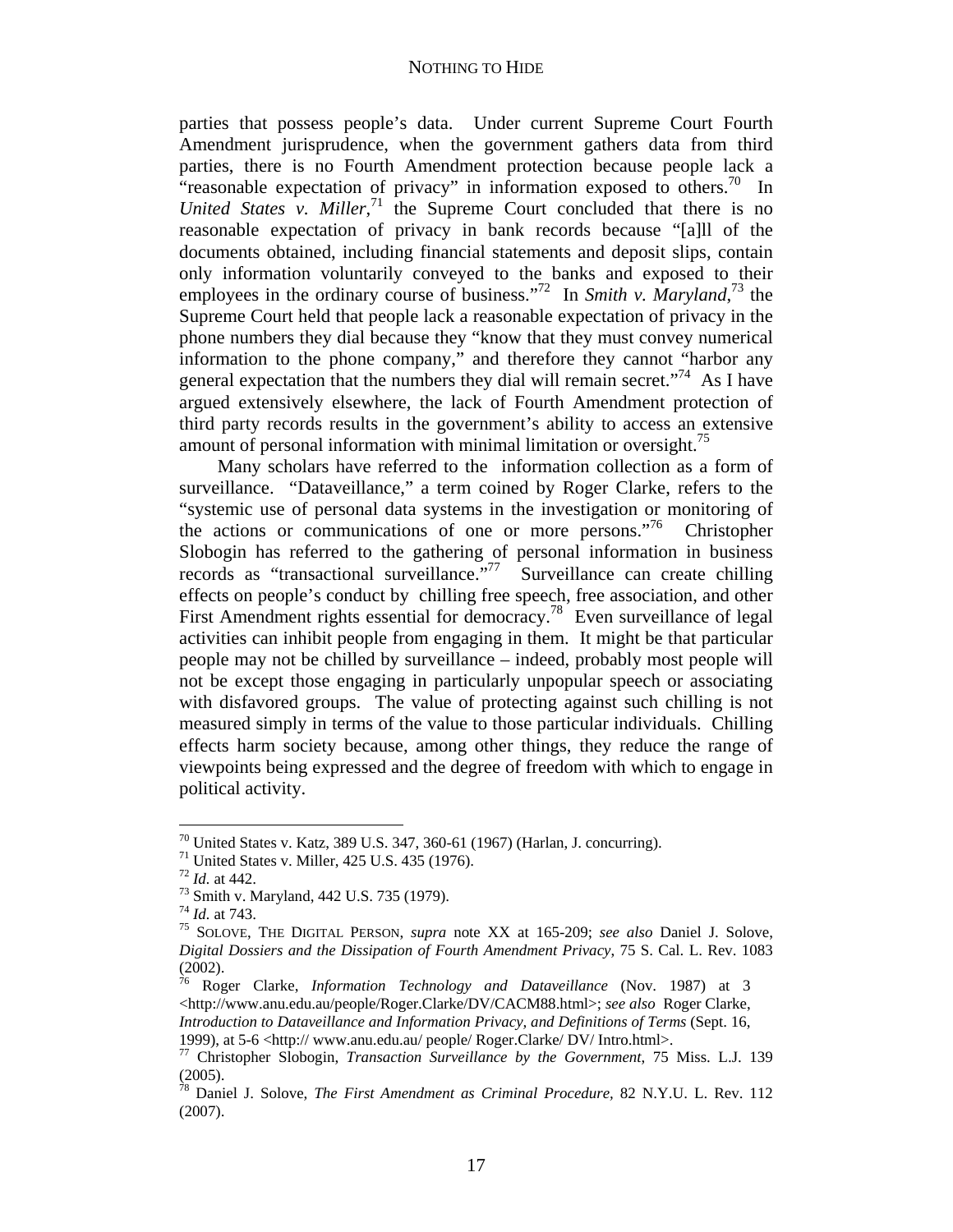The "nothing to hide" argument focuses primarily on the information collection problems associated with the NSA programs. It contends that limited surveillance of lawful activity will not chill behavior sufficiently to outweigh the security benefits. One can certainly quarrel with this argument, but one of the difficulties with chilling effects is that it is often very hard to demonstrate concrete evidence of deterred behavior.<sup>79</sup> Whether the NSA's surveillance and collection of telephone records has deterred people from communicating particular ideas would be a difficult question to answer.

Far too often, discussions of the NSA surveillance and data mining define the problem solely in terms of surveillance. To return to my discussion of metaphor, the problems are not just Orwellian but Kafkaesque. The NSA programs are problematic even if no information people want to hide is uncovered. In *The Trial*, the problem is not inhibited behavior, but rather a suffocating powerlessness and vulnerability created by the court system's use of personal data and its exclusion of the protagonist from having any knowledge or participation in the process. The harms consist of those created by bureaucracies – indifference, errors, abuses, frustration, and lack of transparency and accountability. One such harm, for example, which I call "aggregation," emerges from the combination of small bits of seemingly innocuous data. $80$  When combined, the information become much more telling about a person. For the person who truly has nothing to hide, aggregation is not much of a problem. But in the stronger less absolutist form of the "nothing to hide" argument, people are arguing that certain pieces of information are not something they would hide. Aggregation, however, means that by combining pieces of information we might not care to conceal, the government can glean information about us that we might really want to conceal. Part of the allure of data mining for the government is its ability to reveal a lot about our personalities and activities by sophisticated means of analyzing data. Therefore, without greater transparency in data mining, it is hard to claim that programs like the NSA data mining program will not reveal information people might want to hide, as we do not know precisely what is revealed. Moreover, data mining aims to be predictive of behavior. In other words, it purports to prognosticate about our future actions. People who match certain profiles are deemed likely to engage in a similar pattern of behavior. It is quite difficult to refute actions that one has not yet done. Having nothing to hide will not always dispel predictions of future activity.

Another problem in the taxonomy, which is implicated by the NSA program, is the problem I refer to as "exclusion."[81](#page-19-2) Exclusion is the problem caused when people are prevented from having knowledge about how their information is being used, as well as barred from being able to access and correct errors in that data. The NSA program involves a massive database of information that individuals cannot access. Indeed, it was kept secret for years. This kind of information processing, which forbids people's knowledge or

<span id="page-19-1"></span><span id="page-19-0"></span>

<sup>79</sup> *Id.* at 154-59. 80 Solove, *Taxonomy, supra* note XX, at 506-11. 81 Solove, *Taxonomy, supra* note XX, at 522-25.

<span id="page-19-2"></span>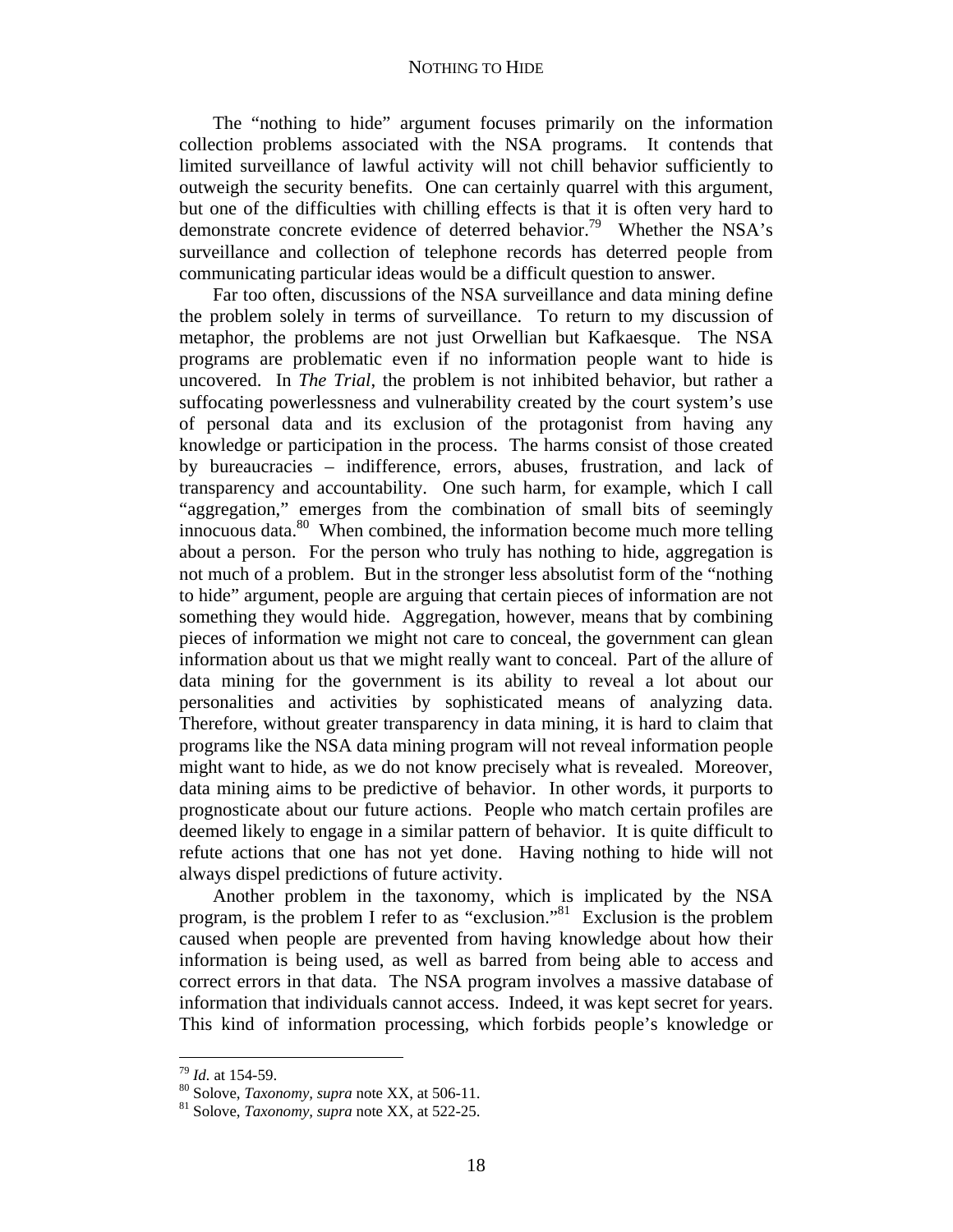involvement, resembles in some ways a kind of due process problem. It is a structural problem involving the way people are treated by government institutions. Moreover, it creates a power imbalance between individuals and the government. To what extent should the Executive Branch, and an agency such as the NSA, which is relatively insulated from the political process and public accountability, have a significant power over citizens? This issue is not about whether the information gathered is something people want to hide, but rather about the power and the structure of government.

The issue of executive power goes to the heart of what kind of nation we will be, what kind of government we want to have. The issue is about whether the President can engage in activities that contravene the laws of the nation. It is about whether we should allow the President to do so in secrecy, without any accountability to the people and without any oversight by the other branches of government. The Bush Administration's theory of presidential power appears to have little articulable limit. In trotting out a theory of presidential power broad enough to encompass the NSA surveillance, the Administration has yet to state how that power is limited, if at all, under its theory.

A related problem involves "secondary use." Secondary use is the use of data obtained for one purpose for a different unrelated purpose without the person's consent. The Administration has said little about how long the data will be stored, how it will be used, and what it could be used for in the future. The potential future uses of any piece of personal information are vast, and without limits or accountability on how that information is used, it is hard for people to assess the dangers of the data being in the government's control.

Therefore, the problem with the "nothing to hide" argument is that it focuses on just one or two particular kinds of privacy problems – the disclosure of personal information or surveillance – and not others. It assumes a particular view about what privacy entails, and it sets the terms for debate in a manner that is often unproductive.

It is important to distinguish here between two ways of justifying a program such as the NSA surveillance and data mining program. First is to not recognize a problem. This is how the "nothing to hide" argument works. It denies even the existence of a problem. The second manner of justifying such a program is to acknowledge the problems but contend that the benefits of the NSA program outweigh the privacy harms. The first justification influences the second, for the low value given to privacy is based upon a narrow view of the problem.

The key misunderstanding is that the "nothing to hide" argument views privacy in a particular way – as a form of secrecy, as the right to hide things. But there are many other types of harm involved beyond exposing one's secrets to the government.

Privacy problems are often difficult to recognize and redress because they create a panoply of types of harm. Courts, legislators, and others look for particular types of harm to the exclusion of others, and their narrow focus blinds them to seeing other kinds of harms.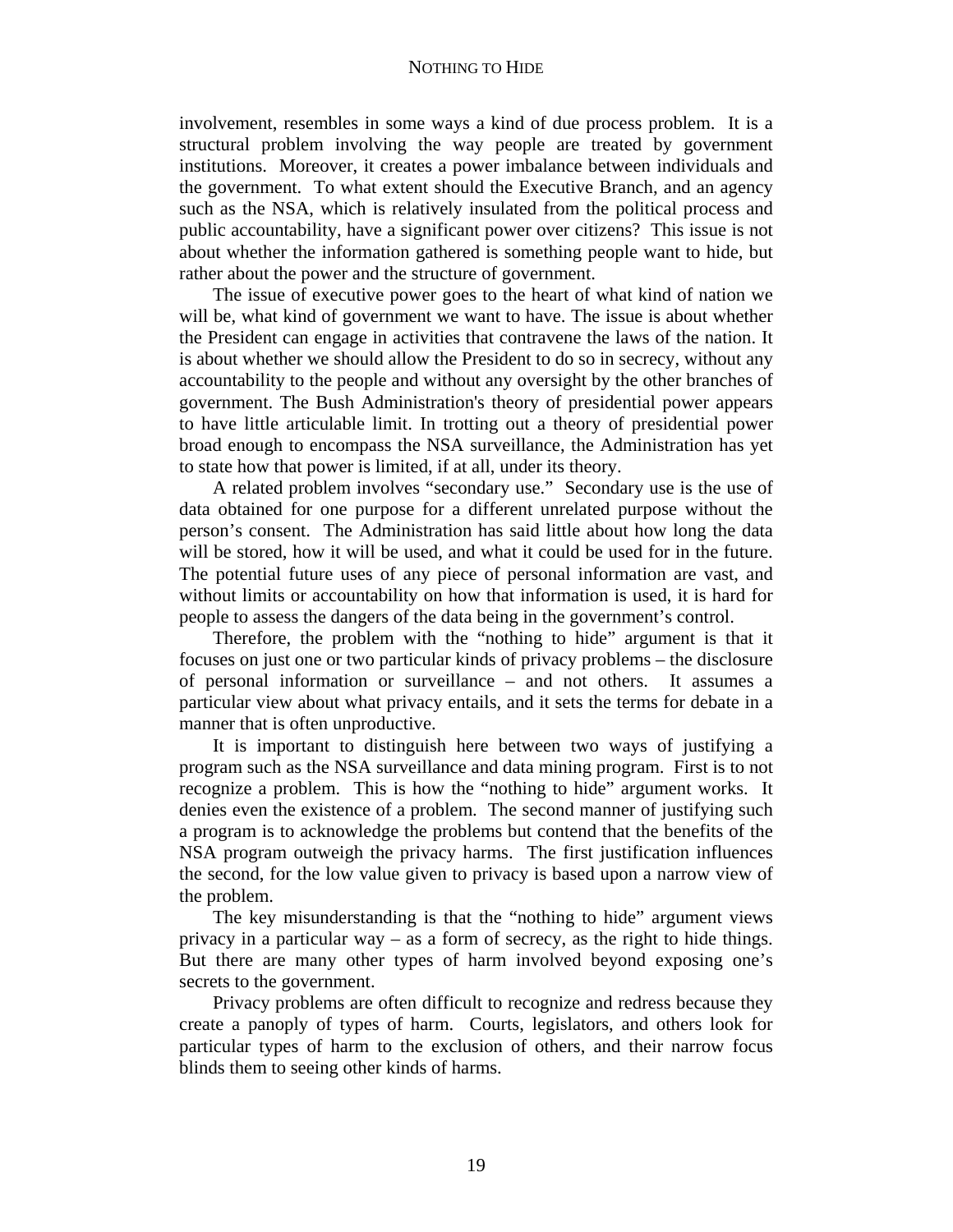#### **B. UNDERSTANDING STRUCTURAL PROBLEMS**

<span id="page-21-0"></span>One of the difficulties with the "nothing to hide" argument is that it looks for a visceral kind of injury as opposed to a structural one. Ironically, this underlying conception of injury is shared by both those advocating for greater privacy protections and those arguing in favor of the conflicting interests to privacy. For example, law professor Ann Bartow argues that I have failed to describe privacy harms in a compelling manner in my article, *A Taxonomy of Privacy*, where I provide a framework for understanding the manifold different privacy problems.<sup>82</sup> Bartow's primary complaint is that my taxonomy "frames privacy harms in dry, analytical terms that fail to sufficiently identify and animate the compelling ways that privacy violations can negatively impact the lives of living, breathing human beings beyond simply provoking feelings of unease."<sup>83</sup> Bartow claims that the taxonomy does not have "enough dead bodies" and that privacy's "lack of blood and death, or at least of broken bones and buckets of money, distances privacy harms from other categories of tort law."[84](#page-21-3) 

Most privacy problems and harms lack dead bodies. Of course, there are exceptional cases such as the murders of Rebecca Shaeffer and Amy Boyer. Rebecca Shaeffer was an actress killed when a stalker obtained her address from a Department of Motor Vehicles record.<sup>85</sup> This incident prompted Congress to pass the Driver's Privacy Protection Act of 1994.<sup>86</sup> Likewise, Amy Boyer was murdered by a stalker who obtained her personal information, including her work address and Social Security Number, from a database company.[87](#page-21-6) These examples aside, there is not a lot of death and gore in privacy law. True, one could trot out some exceptionally horrific cases such as Shaeffer and Boyer, but these are not typical. The purpose of my article was to explain why there is still a harm even though blood is not oozing out of a victim.

Bartow's objection is actually very similar to the "nothing to hide" argument. Those advancing the nothing to hide argument have in mind a particular kind of visceral privacy harm, one where privacy is violated only when something deeply embarrassing or discrediting is revealed. Bartow's quest for horror stories represents a similar desire to find visceral privacy harms. The problem is that not all privacy harms are like this. At the end of the day, privacy is not a horror movie, and demanding more palpable harms will be difficult in many cases. Yet there is still a harm worth addressing, even if it is not sensationalistic.

In many instances, privacy is threatened not by singular egregious acts but

<span id="page-21-1"></span><sup>82</sup> Ann Bartow, *A Feeling of Unease About Privacy Law*, 155 U. Pa. L. Rev. PENNumbra 52 (2006), http://www.pennumbra.com/issues/articles/154-3/Bartow.pdf.<br><sup>83</sup> Id. at 52.<br><sup>84</sup> Id. at 52, 62.<br><sup>85</sup> SOLOVE, THE DIGITAL PERSON, *supra* note XX, at 147.<br><sup>86</sup> Id.<br><sup>87</sup> Remsburg v. Docusearch, Inc., 816 A.2d 1001 (N

<span id="page-21-2"></span>

<span id="page-21-3"></span>

<span id="page-21-4"></span>

<span id="page-21-5"></span>

<span id="page-21-6"></span>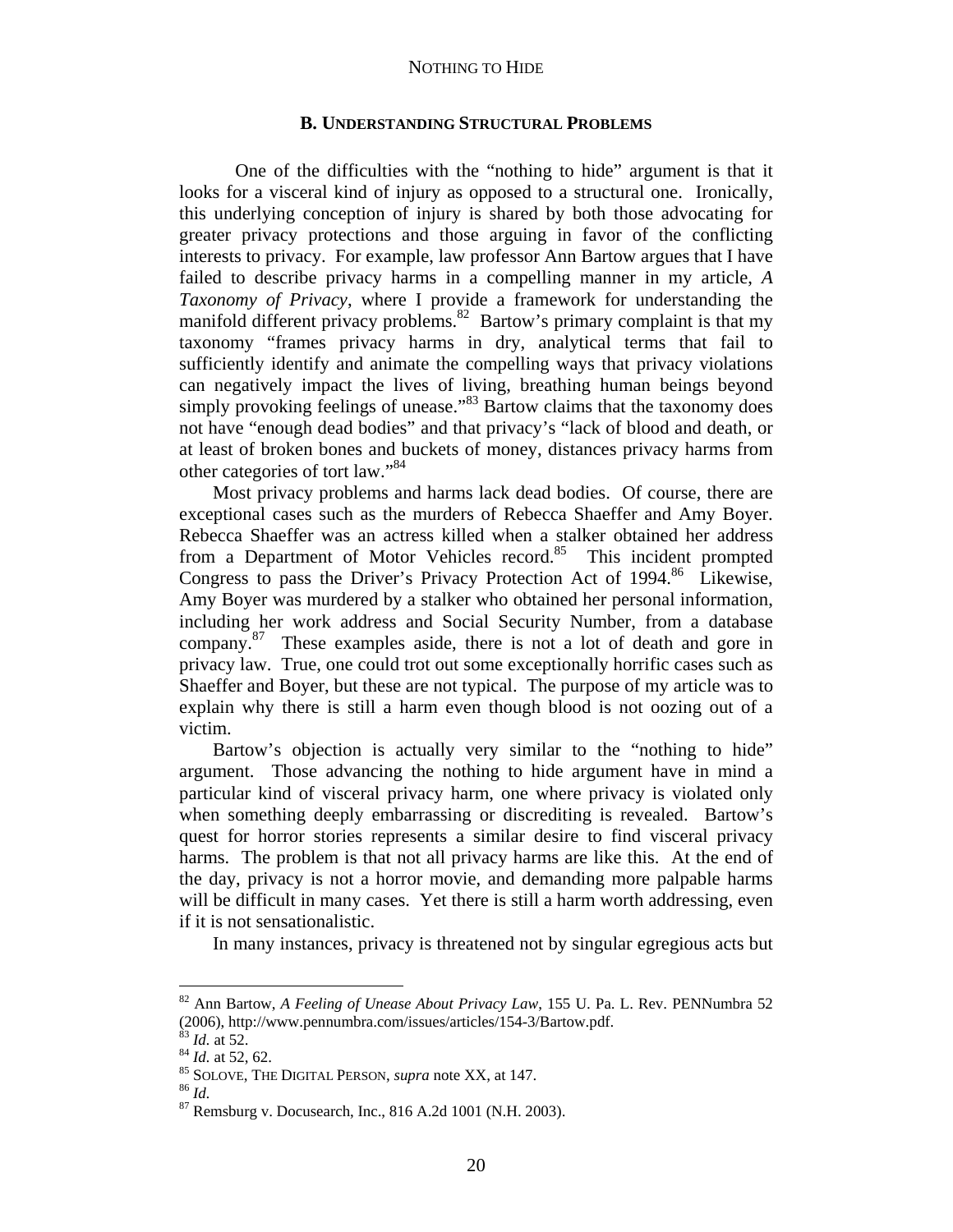by a slow series of relatively minor acts, which gradually begin to add up. In this way, privacy problems resemble certain environmental harms, which occur over time through a series of small acts by different actors. Bartow wants to point to a major spill, but gradual pollution by a multitude of different actors often create worse problems. The problem with Bartow's horror story demand is that there simply are not enough terrifying stories, and if this is the standard to recognize a problem, then few privacy problems will be recognized.

The law frequently struggles with recognizing harms that do not result in embarrassment, humiliation, or physical or psychological injury.<sup>88</sup> For example, after the September 11th attacks, several airlines gave their passenger records to federal agencies in direct violation of their privacy policies. The federal agencies used the data to study airline security. A group of passengers sued Northwest Airlines for disclosing their personal information. One of their claims was that Northwest Airlines breached its contract with the passengers. In *Dyer v. Northwest Airlines Corp*., the court rejected the contract claim because "broad statements of company policy do not generally give rise to contract claims," the passengers never claimed they relied upon the policy (or even read it), and they "failed to allege any contractual damages arising out of the alleged breach."<sup>89</sup> Another court reached a similar conclusion.<sup>[90](#page-22-2)</sup>

Regardless of the merits of the decisions on contract law, the cases represent a difficulty with the legal system in addressing privacy problems. The disclosure of the passenger records represented a "breach of confidentiality."<sup>91</sup> The problem caused by breaches of confidentiality do not merely consist of individual emotional distress; they involve a violation of trust within a relationship. There is a strong social value in ensuring that promises are kept and that trust is maintained in relationships between businesses and their customers. The problem of "secondary use" is also implicated in this case.  $92$  Secondary use involves data being collected for one purpose being used for an unrelated purpose without people's consent. The airlines gave passenger information to the government for an entirely different purpose beyond that for which it was originally gathered. Secondary use problems often do not cause financial, or even psychological, injuries. Instead, the harm is one of power imbalance. In *Dyer,* data was disseminated in a way that ignored airline passengers' interests in the data despite promises made in the privacy policy. Even if the passengers were unaware of the policy, there is a social value in ensuring that companies adhere to established limits on the way they use personal information. Otherwise, any stated limits become meaningless, and companies have discretion to boundlessly use data. Such a state of affairs can leave nearly all consumers in a powerless position. The harm, then, is less one to particular individuals than it is a structural harm.

<span id="page-22-0"></span><sup>88</sup> SOLOVE, THE DIGITAL PERSON, *supra* note XX, at 93-97, 100-01, 195-208; Daniel J. Solove, *Identity Theft, Privacy, and the Architecture of Vulnerability,* 54 Hastings L.J. 1227 (2003).<br><sup>89</sup> Dyer v. Northwest Airlines Corp., 334 F. Supp.2d 1196, 1200 (D.N.D. 2004).

<span id="page-22-1"></span>

<span id="page-22-2"></span> $80$  In re Northwest Airlines Privacy Litigation, 2004 WL 1278459 (D.Minn. 2004).

<span id="page-22-3"></span><sup>91</sup> Solove, *Taxonomy*, *supra* note XX, at 526-30. 92 Solove, *Taxonomy, supra* note XX, at 520-22.

<span id="page-22-4"></span>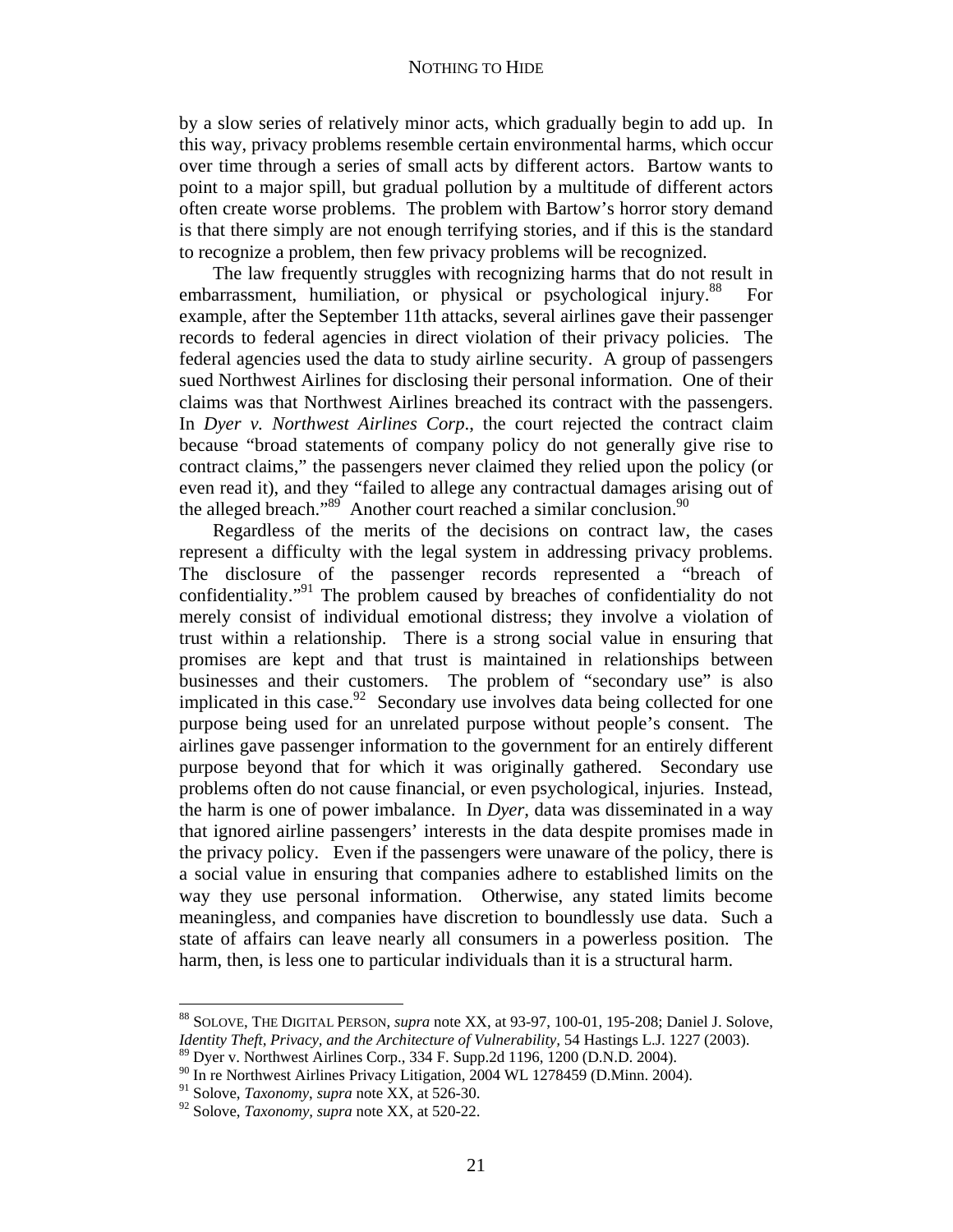A similar problem surfaces in another case, *Smith v. Chase Manhattan Bank.*[93](#page-23-0)A group of plaintiffs sued Chase Manhattan Bank for selling customer information to third parties in violation of its privacy policy which stated that the information would remain confidential. The court held that even presuming these allegations were true, the plaintiffs could not prove any actual injury:

[T]he 'harm' at the heart of this purported class action, is that class members were merely offered products and services which they were free to decline. This does not qualify as actual harm. The complaint does not allege any single instance where a named plaintiff or any class member suffered any actual harm due to the receipt of an unwanted telephone solicitation or a piece of junk mail.<sup>94</sup>

The court's view of harm, however, did not account for the breach of confidentiality.

When balancing privacy against security, the privacy harms are often characterized in terms of injuries to the individual and the interest in security is often characterized is more broad societal way. The security interest in the NSA programs has often been defined improperly. In a Congressional hearing, Attorney General Alberto Gonzales stated:

As the president has said, if you're talking with Al Qaida, we want to know what you're saying. . . . Our enemy is listening. And I cannot help but wonder if they aren't shaking their heads in amazement at the thought that anyone would imperil such a sensitive program by leaking its existence in the first place, and smiling at the prospect that we might now disclose even more or perhaps even unilaterally disarm ourselves of a key tool in the war on terror.<sup>95</sup>

The balance between privacy and security is often cast in terms of whether a particular government information collection activity should or should not be barred.

The issue, however, often is not whether the NSA or other government agencies should be allowed to engage in particular forms of information gathering; rather, it is what kinds of oversight and accountability we want in place when the government engages in searches and seizures. The government can employ nearly any kind of investigatory activity with a warrant supported by probable cause. This is a mechanism of oversight – it forces government

<span id="page-23-0"></span><sup>93</sup> Smith v. Manhattan Chase Bank, 293 A.D.2d 598 (N.Y. App. Div. 2002).

<span id="page-23-2"></span><span id="page-23-1"></span>

<sup>&</sup>lt;sup>94</sup> Id. at 599-600.<br><sup>95</sup> Alberto Gonzales, Transcript of U.S Senate Judiciary Hearing, Feb. 6, 2006, at http://www.washingtonpost.com/wp-

dyn/content/article/2006/02/06/AR2006020600931\_pf.html;

http://www.washingtonpost.com/wp-

dyn/content/article/2006/02/06/AR2006020601001\_pf.html